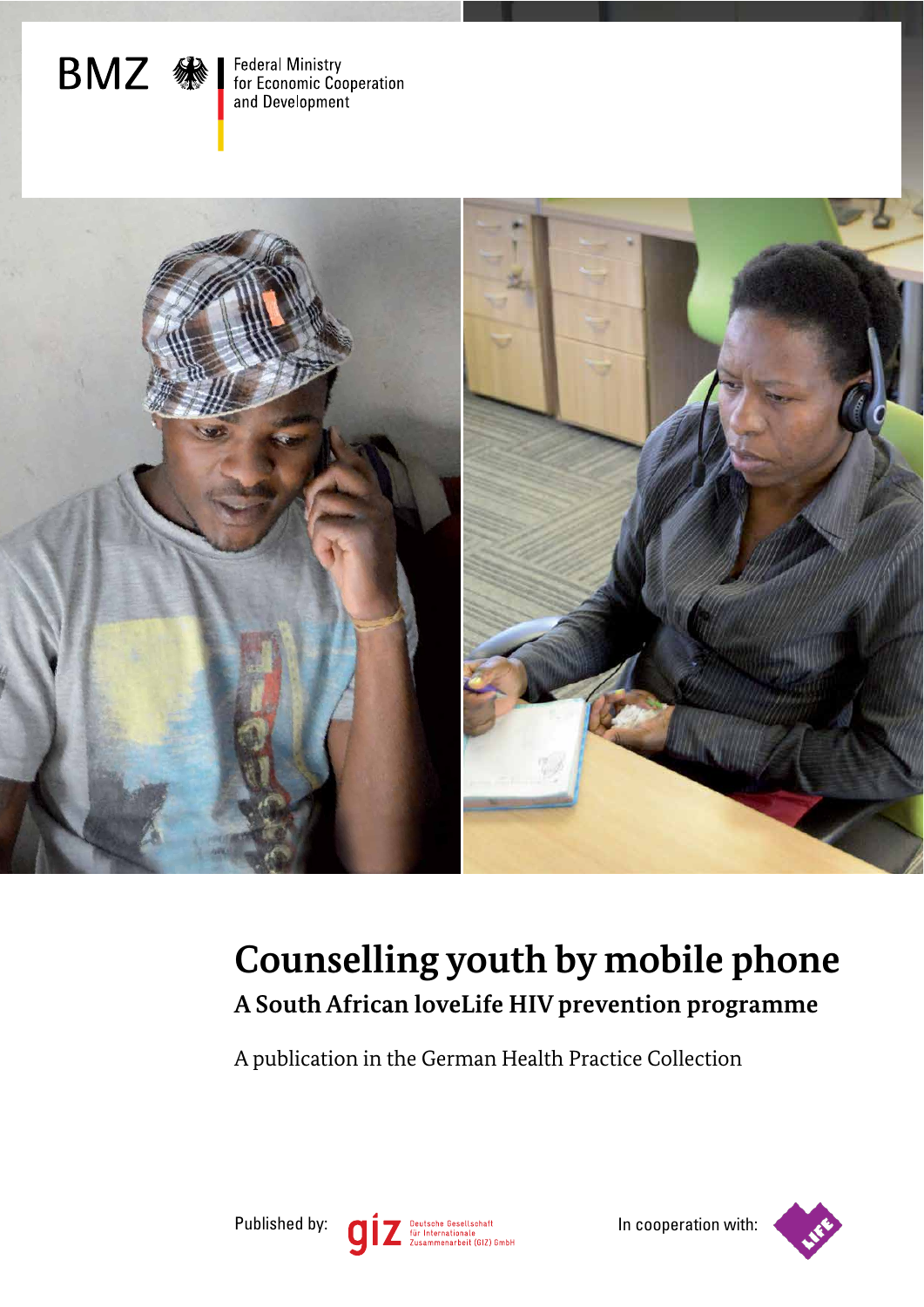#### **German Health Practice Collection**

**Showcasing health and social protection for development**

#### **Goal**

The German Health Practice Collection (GHPC) aims to share good practices and lessons learned from health and social protection projects around the world. Since 2004, the Collection has helped assemble a vibrant community of practice among health experts, for whom the process of producing each publication is as important as the publication itself as it is set up to generate a number of learning opportunities: The community works together to define good practice, which is then critically discussed within the community and assessed by independent peer reviewers.

#### **Scope**

The Collection covers projects supported by German Development Cooperation (GDC) and its international and country-level partners around the world. GDC includes the Federal Ministry for Economic Cooperation and Development (BMZ) and its implementing organisations: Deutsche Gesellschaft für Internationale Zusammenarbeit (GIZ) GmbH and KfW Development Bank (KfW). The projects are drawn from a wide range of technical fields and geographical areas, at scales running from the local to the global. The common factor is that they make useful contributions to the current state of knowledge about health and social protection in development settings.

#### **Publications**

All publications in the Collection describe the projects in enough detail to allow for their replication or adaptation in different contexts. Written in plain language, they aim to appeal to a wide range of readers and not only specialists. Readers are also directed to more technical resources, including tools for practitioners. Available both in full reports and summarised short versions, Collection documents can be read online, downloaded or ordered in hard copy. Versions in languages other than English are made available if the projects operate in countries where other major languages are widely spoken.



**WWW** health.bmz.de/good-practices



fb.com/HealthyDEvs @HealthyDEvs

#### ■ **Join the Community of Practice**

Do you know of promising practices in Germansupported health and social protection projects? If so, visit health.bmz.de/good-practices/submit-proposals to submit a proposal. You can also rate and comment on all candidates for the current round of selection.

For a historical perspective, health.bmz.de/en/healthportal/ good-practices/GHPC/index.html to find all publications on the projects and programmes documented since 2004.

More information can be obtained from the Managing Editor at ghpc@giz.de.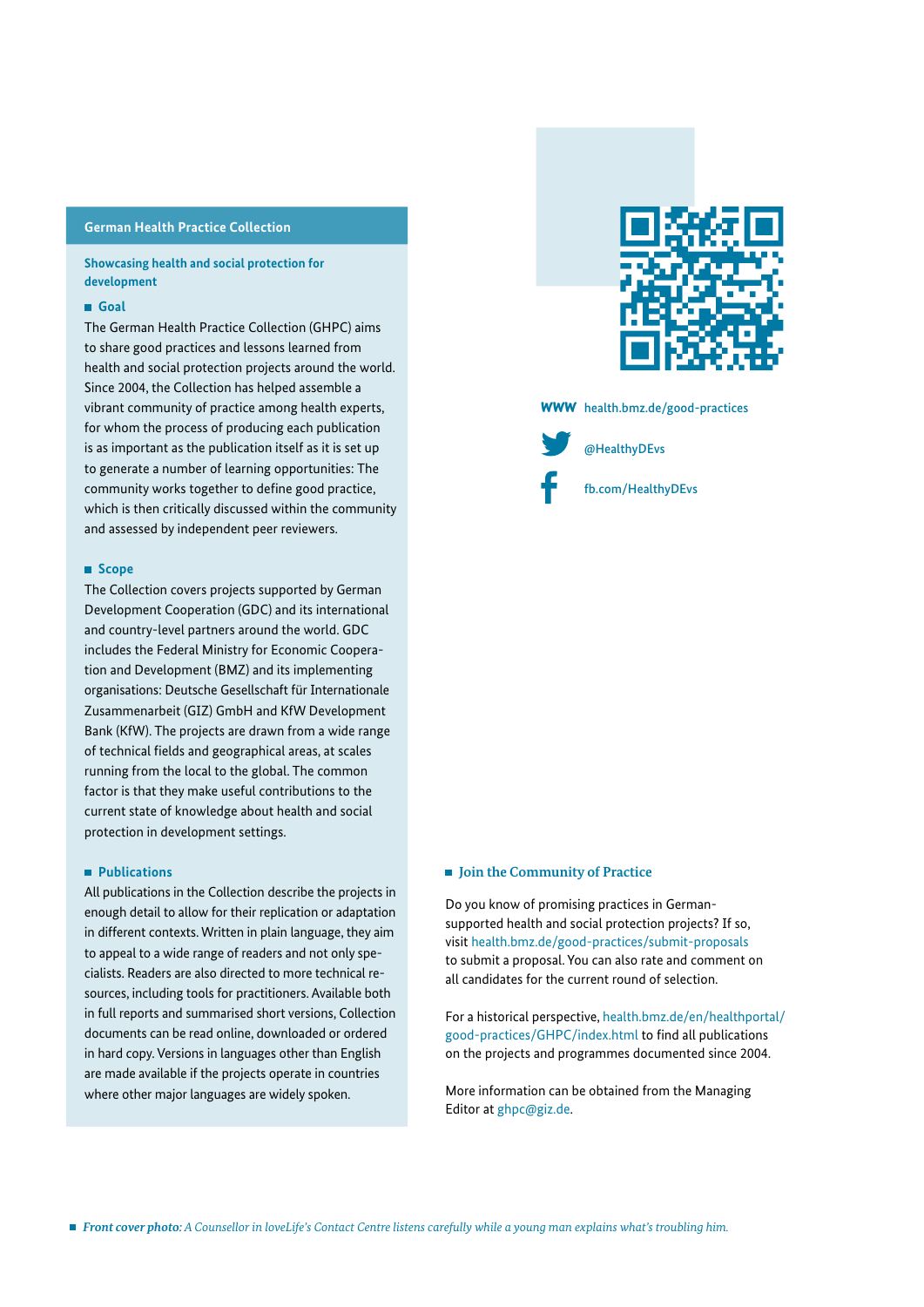# **Table of Contents**

| <b>Executive Summary</b>                                 | $\overline{4}$ |
|----------------------------------------------------------|----------------|
| loveLife and its Contact Centre: an overview             | 6              |
| South Africa, its youth and HIV                          | 8              |
| loveLife's approach to HIV prevention among youth        | 12             |
| The Contact Centre's counselling programme               | 16             |
| Monitoring and evaluating the Contact Centre's work      | 21             |
| Catching up with the revolution in mobile communications | 24             |
| Lessons learned and the way ahead                        | 26             |
| <b>Peer Review</b>                                       | 28             |
| Acknowledgements                                         | 30             |
| <b>References</b>                                        | 31             |

### **Acronyms**

| acquired immune deficiency syndrome                                |
|--------------------------------------------------------------------|
| Federal Ministry for Economic Cooperation and Development, Germany |
| German Development Service, now GIZ                                |
| <b>German Development Cooperation</b>                              |
| German Health Practice Collection                                  |
| Deutsche Gesellschaft für Internationale Zusammenarbeit GmbH       |
| human immunodeficiency virus                                       |
| <b>KfW Development Bank</b>                                        |
| New loveLife Trust                                                 |
| Sexually transmitted infection                                     |
| South African Rand                                                 |
| monitoring and evaluation                                          |
|                                                                    |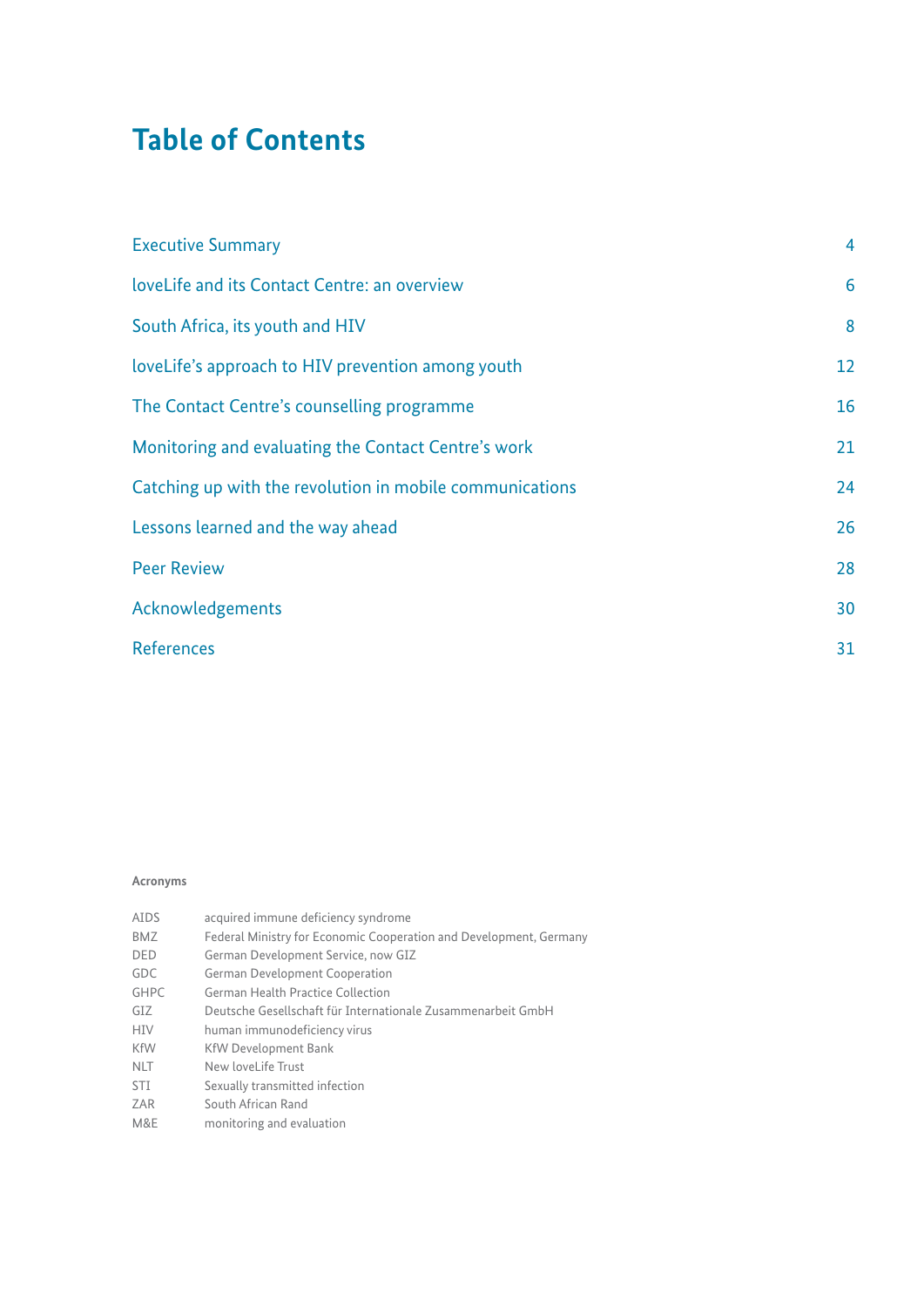# **Executive summary**

This publication tells the story of loveLife, its Contact Centre and the centre's offer of psycho-social counselling by landline, mobile phone and internet. It focuses on Germany's support for measures to ensure the Contact Centre offers psycho-social counselling of best possible quality to as many people as possible. All of these things aim to prevent HIV and promote sexual and reproductive health and general well-being among South Africa's adolescents and young adults.

## **Situation**

South Africa is among the countries most affected by the HIV epidemic and its young women are especially vulnerable. From 1990 to 1999, the estimated number of South Africans living with HIV grew from 49 thousand to 3.7 million and HIV prevalence grew from 0.2% to 12.6%. Repeated surveys have shown that prevalence has since levelled off at a high level (12.6% in 2012) but this is due in part to the fact that people infected with HIV are living longer as anti-retroviral therapy becomes increasingly available.

Annual incidence of new HIV infections among South Africa's young women (15-24) declined by almost two thirds from 5.5% in 2002-2005 to 2.1% in 2008-2012. HIV prevention among young men (15-24) has been less successful but annual incidence of new infections among them is at a lower level than among women, peaking at 1.1% in 2005-2008 and declining slightly to 1.0% in 2008-2012.

High prevalence of HIV among South Africa's young people is best understood in the context of the many other challenges the majority of them face and these include poverty, economic and gender inequality, lack of education and job opportunities, and lack of access to youth-friendly health services.

## **Approach**

Launched by a civil society/government partnership in 1999, loveLife (now a civil society organisation) set out to prevent HIV among all South African youth by focussing most of its attention on in-school and out-of-school adolescents 12 to 17 years old living in the country's informal settlements and rural areas. Its approach has always been holistic, based on the understanding that you can only change adolescents'

risk-taking attitudes and behaviour if you give them the hope and self-confidence they need to meet the full range of challenges they face in their daily lives.

Over the years, loveLife has developed the wide range of programmes it now delivers through its country-wide networks of 860 hubs, 470 youth-friendly health clinics and 22 youth centres. It supports these programmes mainly with two types of peer educator. Specifically, each year it recruits, trains and deploys more than a thousand recent high-school graduates it calls groundBREAKERS. To extend the reach of its groundBREAKERS, it recruits and deploys many more young people it calls *mpintshis* (Zulu for buddies).

The Contact Centre is a key component of loveLife's holistic approach. Its Youth and Parent lines allow people of all ages to access information, referrals and psycho-social counselling provided by nine qualified counsellors, five operators and ten groundBREAKERS. Its 'Plz Cal Me' function allows those on mobile phones to request call-backs and avoid phone charges. And its Mizz B serves as a fictional agony aunt who writes a newspaper column and invites communication by regular mail, email or text-chat.

Germany's approach to supporting the Contact Centre has been to assign it a quality assurance advisor. Since 2011, this advisor has been initiating and/or supporting development of a range of measures and tools to ensure psycho-social counselling of best possible quality and to extend the offer of such counselling to more people by making good use of mobile communications technology. A key measure was a quality assessment and improvement study, which was designed and executed in late 2012/early 2013 and included analysis of the centre's routine monitoring data plus a survey in which 420 callers participated.

## **Results**

A 2011 study found that youth who participate in loveLife's programmes are significantly more likely than other youth to have knowledge, attitudes and behaviour that reduce their risk of HIV infection. The 2012/2013 German-supported quality assessment and improvement study found that the Contact Centre was making its intended contributions to loveLife's holistic approach to HIV prevention among all youth, especially those living in informal settlements and rural areas.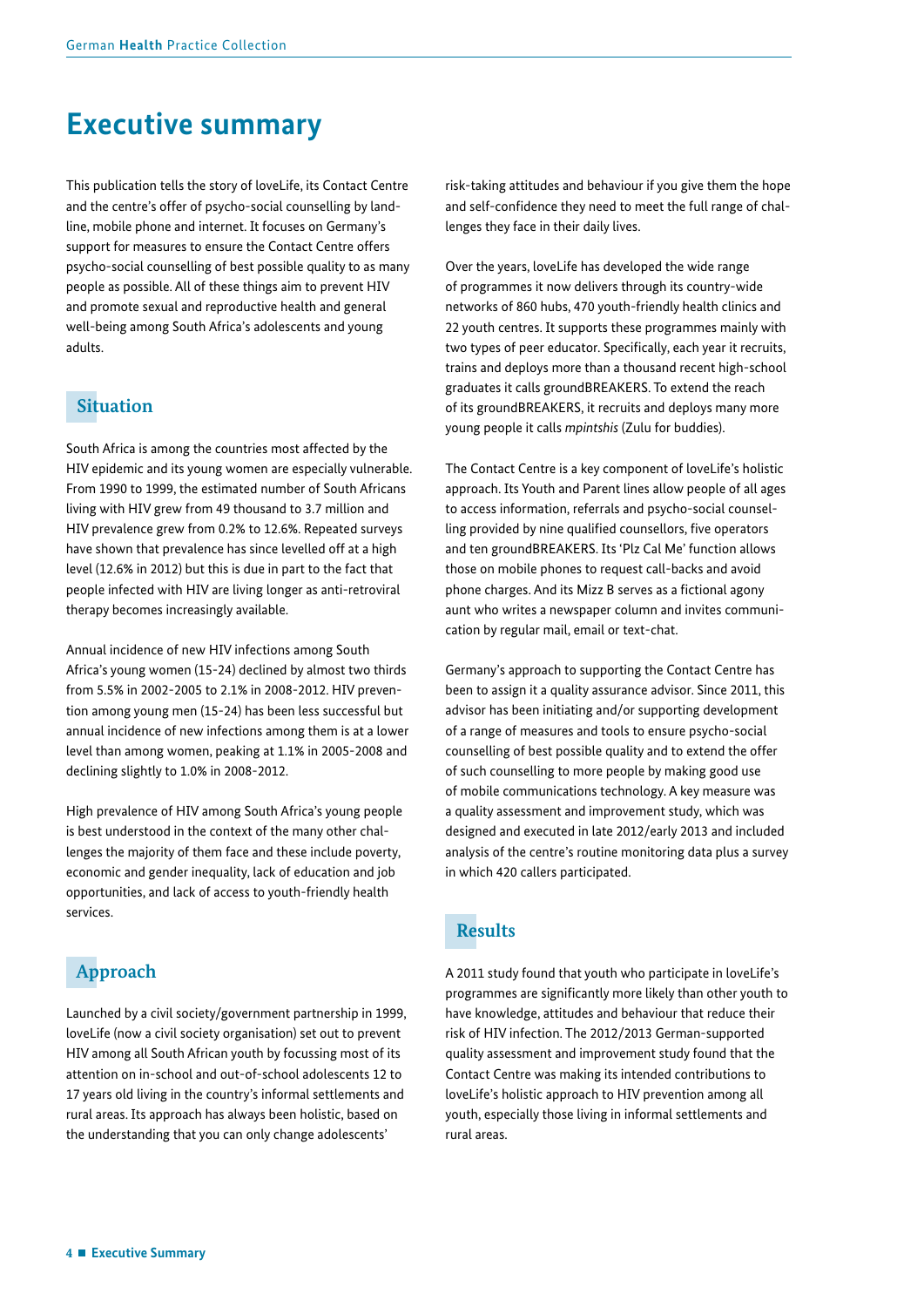The 2012/2013 study found that a large majority of callers were under 25 years old (80%), were calling from mobile phones (73%) and lived in informal settlements and rural areas (71%). Many asked only for information or referrals but more than 40% asked for counselling. Reasons they asked for counselling covered the full range of issues loveLife's programmes generally cover (e.g., HIV, unintended pregnancy, poor parent-child relations). A large majority were very satis fied (66%), satisfied (15%) or somewhat satisfied (13.5%) with their counselling experience and rated it highly for helping them understand their problems and empowering them to act. Almost all said they would call again if they needed help with another problem and would also recommend that others call if they needed help with their personal problems.

The study also identified needs to improve the friendliness, patience and non-judgmental listening skills of some counsellors, operators and groundBREAKERS. This informed the German advisor's on-going efforts to initiate and/or support development of tools and measures which now include, for example:

- **A Contact Centre Manual** with details on the centre's operations, guidelines and procedures
- **A three-day basic training course** and additional training sessions focusing on specific issues such as sexual coercion and violence
- Online data-collection and rating forms with drop-down **menus** that counsellors, operators and groundBREAKERS fill out during the course of calls
- An online tool for assessing individual counselling ses**sions** and weekly calibration sessions with a quality assurance team, during which participants listen to a recording of one of that week's counselling sessions and discuss its strengths and weaknesses

 **An Exchange Platform** enabling all South African providers of psycho-social counselling by phone to share experiences and lessons and to collaborate on training and other matters of mutual interest.

In addition, the study found that most people would prefer to consult with Mizz B by text-chat. This resulted in the mid-2013 addition of a text-chat function that, so far, is attracting more males than females and appears to have lowered the threshold for anyone reluctant to ask for counselling by voice. Over the first year (June 2013 through May 2014) since the launch of the text-chat function, youth and parents have initiated 636,000 interactions with the Contact Centre: 559,000 interactions by voice and 76,000 by text-chat.

## **Lessons learned**

- **Psycho-social counselling by phone and internet can make** significant contributions to HIV prevention, sexual and reproductive health and general well-being among young people.
- $\blacksquare$  The ongoing revolution in mobile communications makes it increasingly feasible to extend such counselling to the poorest people in the remotest communities.
- Such counselling is low-cost. It costs loveLife EUR 0.70 per call in 2012 and there is potential for lowering the cost by relying less on salaried staff and more on ground-BREAKERS or other volunteers.
- $\blacksquare$  It is effective to the extent that it is of good quality and is scaled up, promoted and sustained so it is widely available and people are aware of its availability year after year.

#### **Box 1. Key Messages**

Situation. While annual incidence of new HIV infection among South African youth (15-24) has declined significantly since 2002, it is still far too high: 2.1% among young females and 1.0% among young males.

**Approach.** Since 2011, Germany has been supporting loveLife's holistic approach to HIV prevention. One German focus has been on assuring the quality and extending the reach of the psycho-social counselling offered by loveLife's Contact Centre via landline, mobile phone and internet.

Results. A German-supported 2012/2013 study found that a large majority of callers were very satisfied or satisfied with the Contact Centre's counselling services and felt it helped them understand their problems and empowered them to act. However, some callers pointed to areas needing improvement and their input helped on-going efforts to assure counselling of good quality and, also, resulted in introduction of a new text-chat option.

**Lessons learned.** Mobile communications technology makes it ever more feasible to provide psycho-social counselling by phone to everyone. It is a low-cost intervention that can make significant contributions to HIV prevention, sexual and reproductive health and general well-being if it is scaled up, promoted and sustained so it is widely available and people are aware of its availability year after year.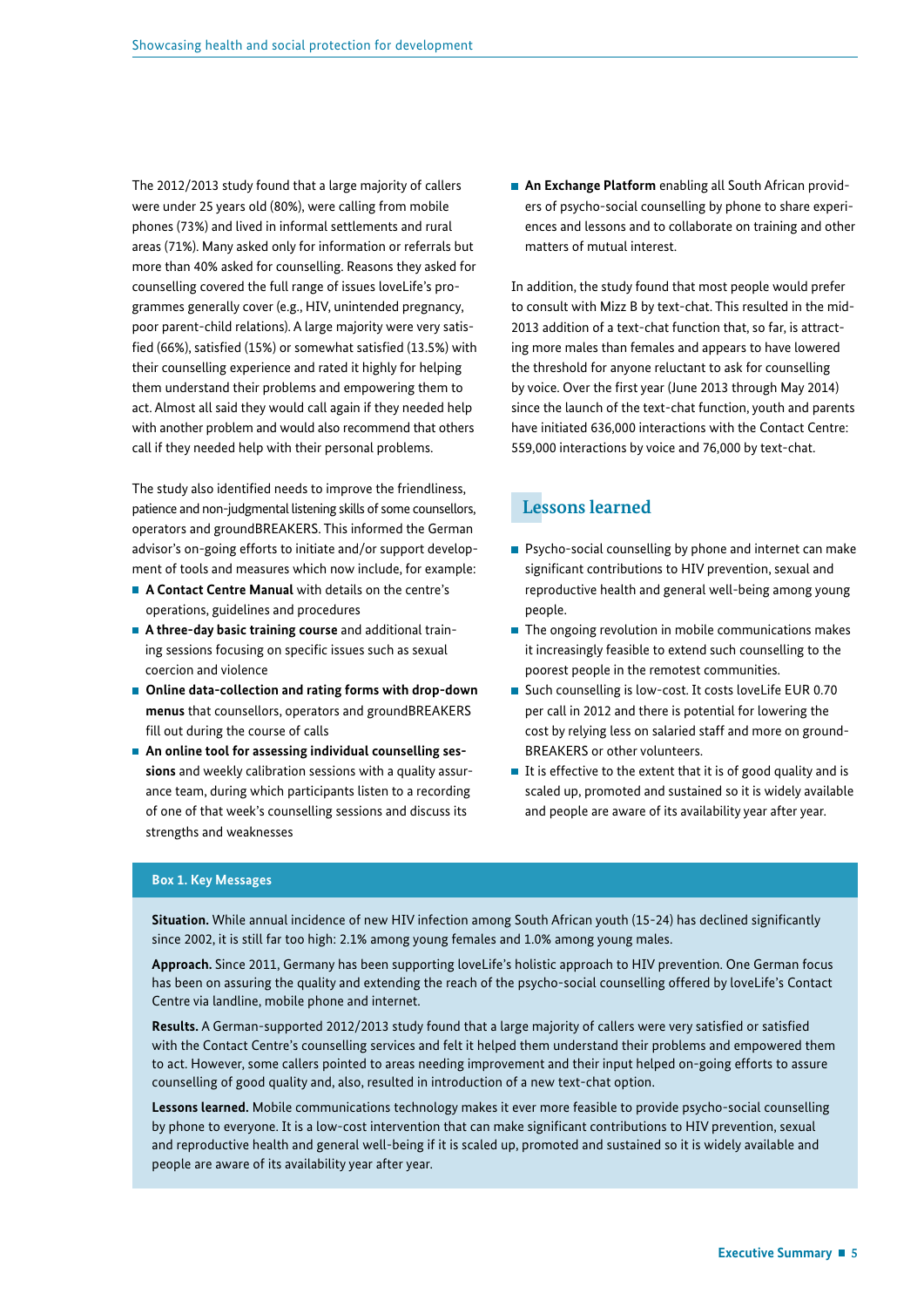# **loveLife and its Contact Centre: an overview**

### **A pioneer in HIV prevention among South African youth**

From 1990 to 1999, the estimated number of South African adults and children living with HIV grew from 49 thousand to 3.7 million and the HIV prevalence rate among South African adults 15-49 years old grew from 0.2% to 12.6%. By 1999, South Africa had far more people living with HIV than any other country and its rate of HIV prevalence was trending steeply upwards (UNAIDS, 2013).

South Africa's health care system was among the casualties. In 1994, a new post-apartheid government had inherited a fragmented and fragile health care system which served the rich minority far better than it served the poor majority. The system was now being overwhelmed by patients with HIV. Many doctors and nurses were becoming infected themselves; many others were suffering from sheer exhaustion; thousands were taking up offers of jobs in Europe, North America and elsewhere.

In late 1999, a public-private partnership responded to this situation with a new initiative called loveLife. The partners included the African Institute of South Africa, Health Systems Trust, Planned Parenthood Association of South Africa (since disbanded), Wits Reproductive Health and HIV Institute, South African Government, and Henry J. Kaiser Family Foundation.

Initially, the partners thought in terms of a five-year project with a target of reducing by half the annual incidence of new cases of HIV among young people 15 to 24 years old, a standard age cohort used by epidemiologists tracking the global HIV pandemic. To achieve this ambitious target, they focussed on adolescents 12 to 17 years old with a mass media campaign that appealed to their interests in the country's dynamic youth culture, in their sexuality and in learning to enjoy active sex lives while also remaining healthy.

Attached to this campaign were two telephone numbers, one for youth and one for parents. By calling these numbers, people could get more information and onward referral to an array of programmes loveLife offered in its own hubs and youth centres and in health clinics, schools and elsewhere. Of critical importance, they could also get psycho-social counselling to help them deal with their own or their children's personal vulnerability.

## **Evolution with the help of friends**

From the outset, the Henry J. Kaiser Family Foundation has been loveLife's faithful friend. Where others saw failure because loveLife fell short of its five-year target, the Foundation saw success because they saw evidence loveLife was having significant positive impacts on young people's knowledge, attitudes and behaviour and, thus, reducing their vulnerability to HIV.

> *Refurbished with German support, loveLife's Contact Centre has 24 stations wellequipped for taking calls from adolescents, young adults and parents.*

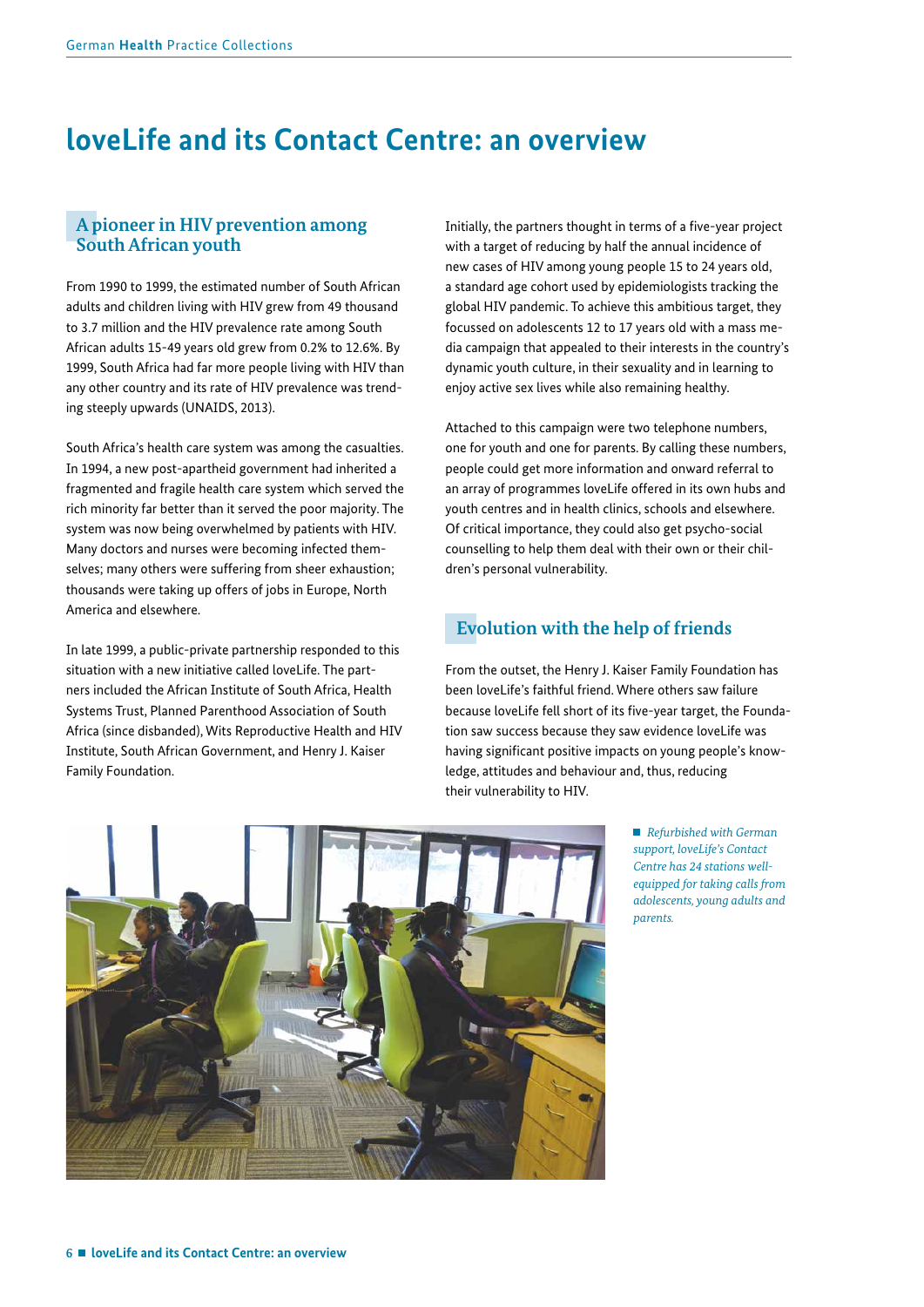The Foundation provided guidance and much of loveLife's financing over its first five years. After that, they continued to provide enough support to keep it going for another five years and see it evolve into what it is today. Its full legal name is New loveLife Trust (NLT) and it is one of South Africa's foremost organisations addressing not only HIV among youth but lack of opportunities for education and employment and other conditions that contribute to risk-taking attitudes and behaviour.

Along the way, loveLife has achieved financial support from three South African Government ministries (Sports in 2000, Health in 2001 and Social Development in 2004) and, since 2004, these ministries have been providing its core funding. Other loveLife partners include South African corporations that provide the country's radio, television, newspapers and cinema. They also include major multi-national corporations that promote their own brands while also promoting loveLife's brand and helping loveLife expand and add value to its facilities and programmes. Thanks to financing from Volkswagen, for example, loveLife opened its twentieth Y-Centre (youth centre) in 2012 and it is continuing to expand its network of Y-Centres with the generous support of corporate sponsors.

### **German Development Cooperation, a loveLife friend since 2008**

In 2008, the former German Development Service (DED) assigned an advisor to loveLife's Eastern Cape office to support formation of centres of opportunity. The following year, it assigned three advisors to loveLife's Johannesburg headquarters to support family counselling, monitoring and evaluation, and knowledge management.

In 2011, the German Federal Ministry for Economic Cooperation and Development (BMZ) merged DED with two other German technical cooperation agencies to form the Gesellschaft für Internationale Zusammenarbeit (GIZ) and commissioned GIZ to implement BMZ's new 15-year (2011- 2025) Multi-sector HIV and AIDS Prevention Programme (MHIVP) in South Africa. Ever since, this programme has been supporting government, civil society and private partners in their efforts to strengthen their competence and effectiveness in their own particular fields and has taken a special interest in preventing HIV among youth. In that context, it has been supporting loveLife's efforts to strengthen



■ *Six South African youth leaders visited Berlin's AIDS memorial in 2013 while participating in a six-month loveLife/German workexchange programme.* 

its external and internal communications, monitoring and evaluation and quality assurance and to forge new partnerships such as the one with Volkswagen. The German-supported HIV and AIDS prevention programme has focussed much of its support on helping loveLife reposition and relaunch its Call Centre under a new name, the ʻContact Centre'. This has involved refurnishing to give the centre a more prominent, functional and comfortable workplace; a survey of callers asking them to evaluate its services and suggest improvements; measures to assure the quality of its counselling services; measures to catch up with the on-going revolution in mobile phone/mobile broadband technology.

Germany's KfW Development Bank (KfW) has contributed by financing development of a new iloveLife mobile-ready portal that allows teenagers to participate in a rewards programme that incentivises them to take up a range of loveLife's offerings, including counselling provided by the Contact Centre.

## **The Contact Centre and its counselling programme**

The Contact Centre is one of loveLife's three essential and mutually dependent pillars, the other two being its media campaigns and its array of national, provincial and community programmes. The media campaigns not only inform adolescents and their parents but also support the branding of loveLife as THE place for them to go for more information and onward referral.

The Contact Centre is a gateway to loveLife. Its staff and young volunteers provide answers to questions and onward referrals, so other loveLife programmes depend on it to push callers through to them. They also deliver the Contact Centre's own counselling programme. The counselling programme is the main focus of this publication but the next two sections put it in national and institutional context.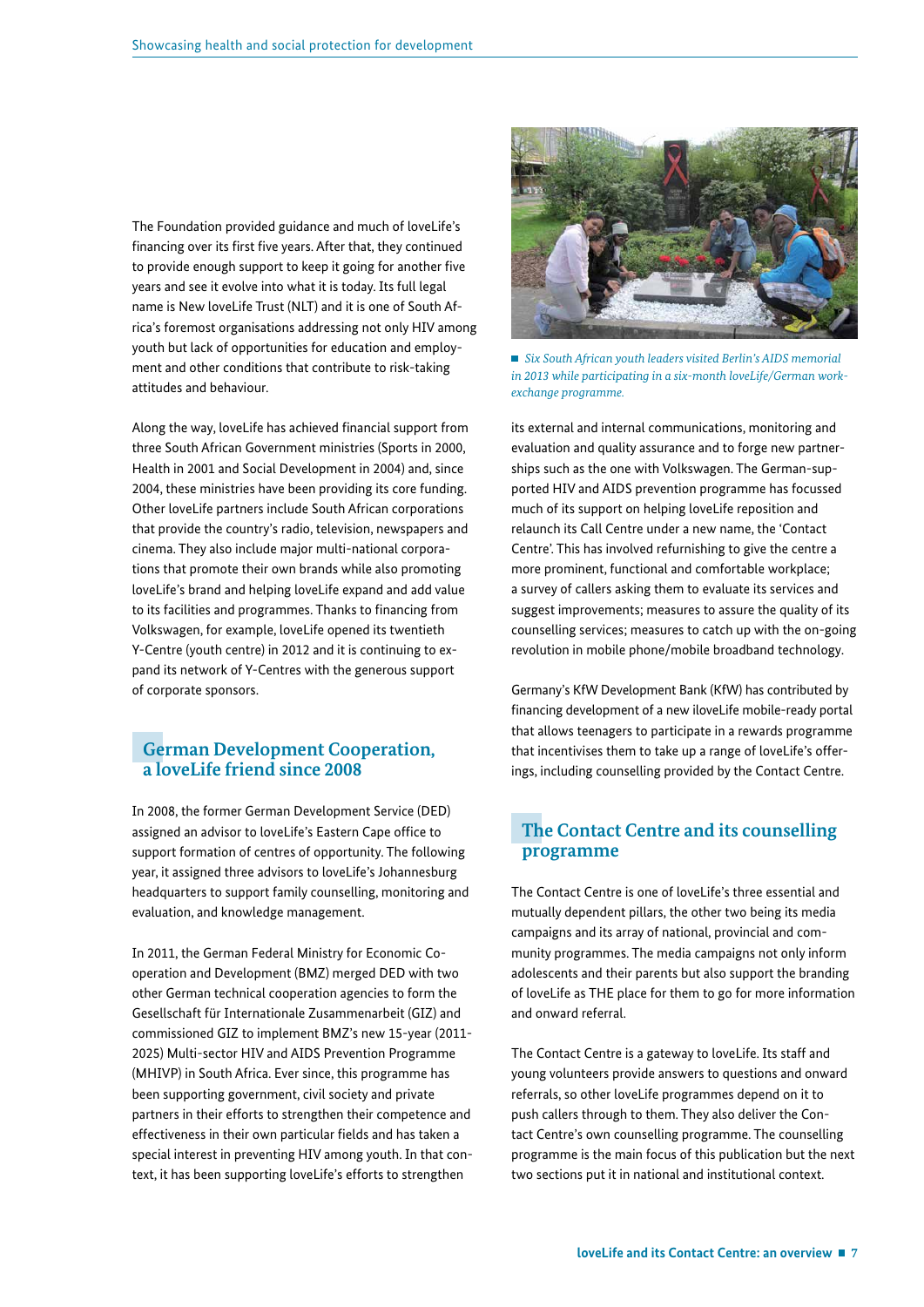# **South Africa, its youth and HIV**

## **A vast, multi-lingual country with a legacy of separation**

Today, there are 53 million South Africans of whom 50% are under the age of 25. They are spread over an area 3.4 times the area of Germany. The rank of South Africa's nine provinces by area is the reverse of their rank by population. The smallest province, Gauteng, has only 1.3% of the area but 24% of the population and four of the country's seven urban agglomerations with populations of one million or more.

The 2011 census found that 79.2% of South Africans were Black African, 9.9% were Coloured, 8.9% were White, 2.5% were Indian/Asian, and 0.5% were Other. The 11 official languages were spoken as first languages in this order: Zulu 22.7%, Xhosa 16.0%, Afrikaans 13.5%, English 9.6 %, Sepedi 9.1%, Setswana 8.0%, Sesotho 7.6%, Tsonga 4.5%, SeSwati 2.6%, Venda 2.4%, and Ndebele 2.1%.

A legacy of the apartheid era is that almost one-half of Black South Africans live in informal settlements and rural areas. Common features of these place are simple brick houses, traditional houses and make-shift shacks that often lack piped water, flush toilets connected to sewage systems or septic tanks, or electricity, gas and landline telephones connected to local or national grids (Stats SA, 2012a and 2012b; UN, 2012 and 2013).

## **Poverty and inequality**

In 2012, South Africa accounted for only 5.7% of sub-Saharan Africa's total population but 32% of its Gross National Income (GNI). Its GNI per capita of USD 7,460 (Atlas method) placed it well within the 'upper-middle income country' category but it continues to have two spatially separate economies. An advanced modern economy in its urban centres coexists with poverty and deprivation in its informal settlements and rural areas. The top 10% of its population accounts for 58% of its GNI while the bottom 10% accounts for only 0.5% and the bottom half accounts for less than 8% (World Bank, 2014a and 2014b).

Measured against the country's recently established food poverty line (FPL), the percentage of South Africans in extreme poverty (unable to afford an adequately nutritious diet) increased from 26.6% in 2006 to 32.4% percent in 2009 and then decreased to 20.2% in 2011. The 2009 peak illustrated poor people's vulnerability to global financial crises and rising food prices. Measured against the upper poverty line (UPL), the percentage of people that are poor decreased from 57.2% to 45.5% in 2011 (Stats SA, 2014). Only those above the UPL can afford both adequate food and basic nonfood items and need not sacrifice one for the other.

## **Poor education and high unemployment**

By 2011, 99% of all South African children from 7 to 13 years old were enrolled in primary school and the successful completion rate was 95%. However, a 2011 evaluation found that 'the teaching in Grades 1, 2 and 3 is so poor, and the learner's ability to read so weak, that they are likely to struggle for the rest of their school years.' The successful completion rate for secondary school pupils was only 43% and many completed only after repeating grades and being pushed through without having acquired foundation skills in literacy and mathematics (RSA, 2013).

Under an expanded definition of unemployment (including everyone available for work, whether they are actively looking or have given up looking), 46% of all working age Black South Africans were unemployed in 2011. Of those 15-19 years old and out of school, 78% were unemployed. Of those 20-24 years old and out of school, 59% were unemployed. As for employed Black South Africans, one-third had incomes so low that their households lived below the UPL (RSA, 2013; Stats SA, 2014).

## **Gender inequality and violence**

South African females outperform males in terms of enrolment and successful completion of secondary and post-secondary education. However, women have accounted for only 43-45% of the non-agricultural workforce (and a smaller percentage of the agricultural workforce) since 1996 and working-women earn 25% less than working-men.

There are no reliable statistics on gender-based violence against females, males or sexual minorities (e.g., gays, lesbians, transgender people) but it is widely recognised as an extremely serious problem calling for urgent action, including better reporting by the police and other authorities (RSA, 2013).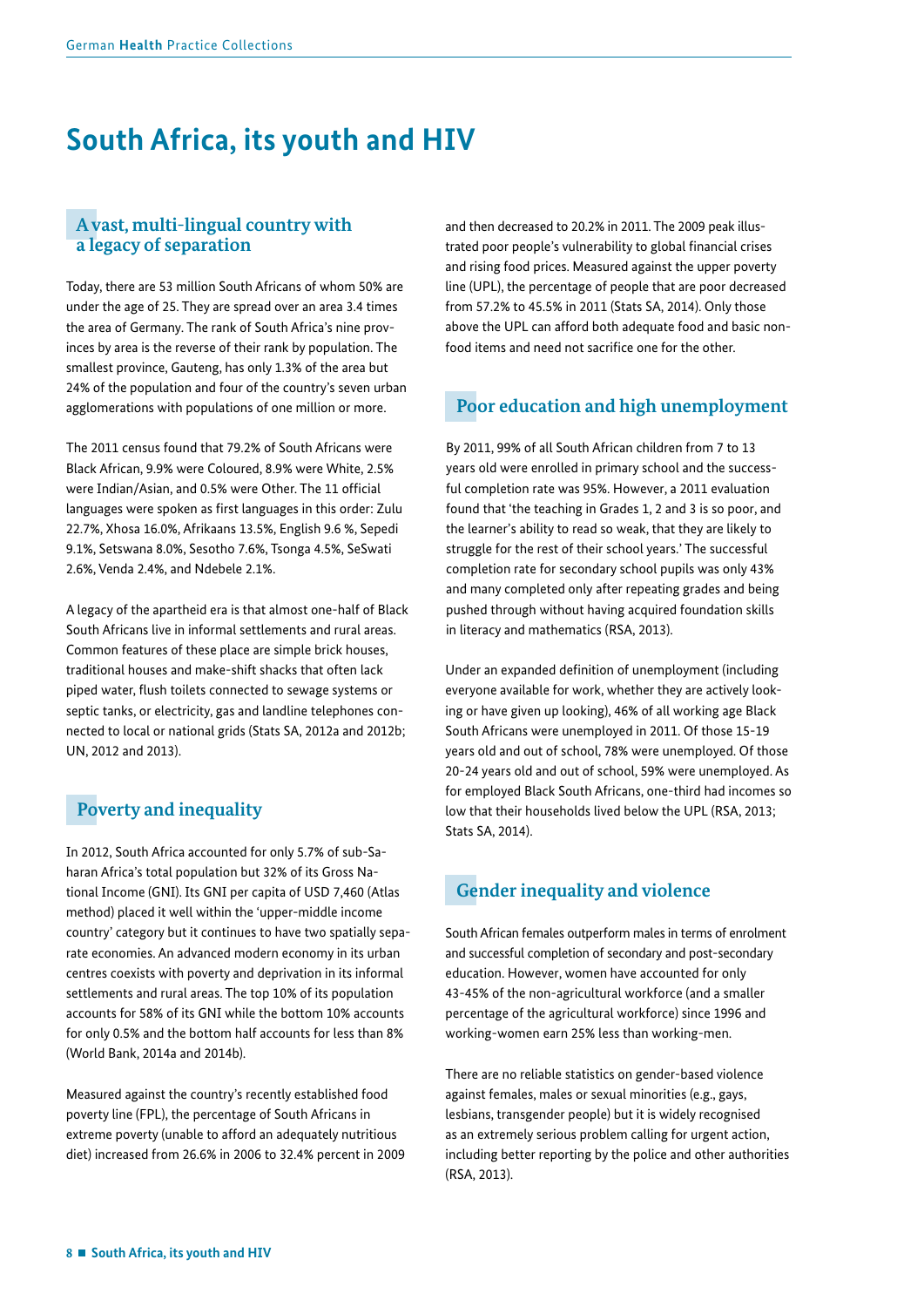

 *More than 60% of HIV-positive South African males (15-49) have never been tested for HIV, so don't know they are infected.* 

## **Contemporary youth culture and its pressures and temptations**

Modern information and communications technology allows South African youth culture to keep up with and sometimes lead trends in global youth culture and that culture's increasing tolerance of attitudes and behaviour once widely thought to be unacceptable. Poverty and inequality are also significant factors driving trends in youth culture. For example, when adolescents cannot afford basic necessities or a few luxuries they are more likely to exchange sex with older adults for those things.

South Africa's first four country-wide HIV prevalence, incidence and behaviour surveys took place in 2002, 2006, 2008 and 2012 (Shisana et al., 2014). Among their findings on attitudes and behaviours that put young people at risk of HIV infection were:

- $\blacksquare$  The percentage of young males (15-24) reporting:
	- $\blacksquare$  more than one sex partner within the past 12 months increased from 28% in 2002 to 37.5% in 2012
	- use of a condom during their last sex act increased from 57.1% in 2002 to 86.2% in 2008 but then decreased to 67.5% in 2012.
- The percentage of young females (15-24) reporting:  $\blacksquare$  first sex before they turned 15 decreased from 13.1% in
	- 2002 to 11.3% in 2008 but then increased to 16.7% in 2012
	- use of a condom during their last sex act increased from 46.1% in 2002 to 66.5% in 2008 but then decreased to 40.8% in 2012.
- $\blacksquare$  The percentage of teenage females (15-19) reporting sex with someone five or more vears older than themselves decreased from 29.7% in 2002 to 18.5% in 2006 but then increased to 33.6% in 2012.
- The percentage of all males (15-49) reporting they had been circumcised increased from 38.2% in 2002 to 46.5% in 2012 but traditional methods of circumcision remained by far the most common. Older males are more likely to be uncircumcised than younger ones and uncircumcised HIV-positives males are more likely to transmit HIV to their sexual partners.
- $\blacksquare$  The percentage of all young people (15-24) reporting:
	- they had ever been tested for HIV was 50.5% in 2012. The testing of blood samples collected during the survey found that 62.2% of all HIV-positive males (15-49) and 45% of all HIV-positive females were unaware they were HIV-positive.
	- $\blacksquare$  they believed they were at little or no risk of HIV infection was 81.4% in 2012.
- Recreational drug use and heavy alcohol use are common among both young and old and are strongly associated with sexual behaviour that puts them and their sexual partners at high risk of HIV infection.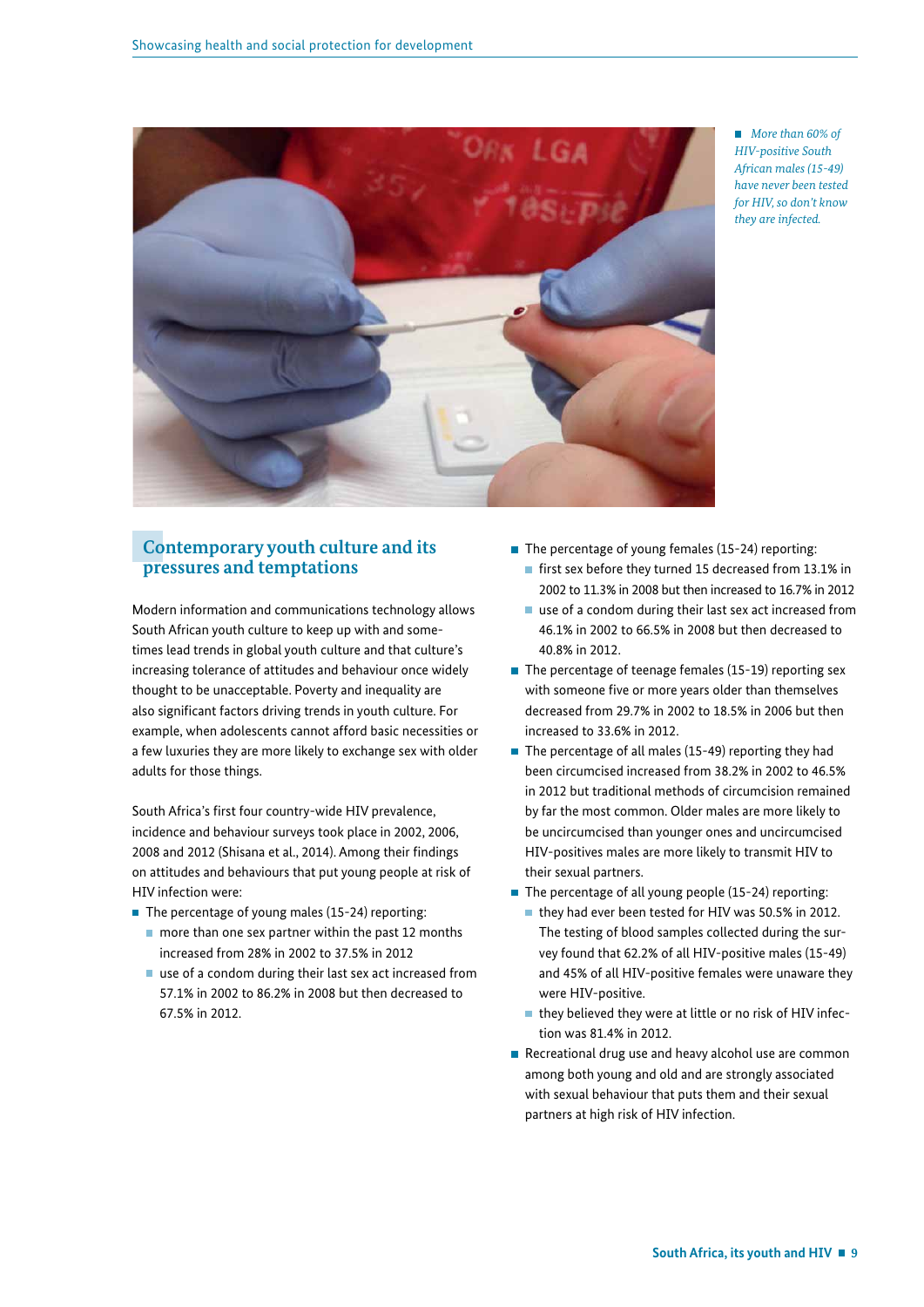## **A weak, unfriendly health care system**

In 2011, South Africans spent 8.3% of their country's gross domestic product (GDP) on health care. That was more than the 5% recommended by WHO but half of the spending was on private health care covering only 16.2% of South Africans, mostly people with higher incomes and private health insurance subsidised by employers. Government spending on public health care for the remaining 83.8% of South Africans amounted to 4.1% of GDP (Brand South Africa, 2012; Pillay et al., 2012).

Since early 2010, national, provincial and district health authorities have been implementing a 10 Point Plan under which, in 2012, they began gradual roll-out (still underway) of a National Health Insurance (NHI) scheme that aims to remove financial barriers to essential health care. In addition, they have been re-engineering primary health care by building new hospitals and clinics and upgrading old ones, improving human resources management and training, and improving quality of care (DoH, 2010; DoH, 2013).

Grace Matlhape, loveLife's Chief Executive Officer, says that, meanwhile, people living in informal settlements and rural areas often have to travel long distances to reach clinics. Once there, they may have to wait for hours. After waiting, they are likely to be seen by overworked doctors and nurses who lack the time and patience to listen carefully and respond sensitively. When asked, young people say their biggest two fears about going to clinics with any kind of sexual and reproductive health worry are: their consultations with staff may not be kept in strictest confidence; they may be judged, ridiculed or scolded instead of being listened to and provided with whatever services or supplies they may need.

## **A need to scale up and sustain HIV prevention among youth**

A recent joint review of South Africa's HIV, tuberculosis and prevention of mother-to-child transmission programmes and a recent article in The Lancet commend the country's progress against HIV and AIDS, particularly among young females (15-24). However, they also point to the need to focus more attention on behaviour change among all young people and most-at-risk people of all ages, including men who have sex with men, sex workers and their clients and recreational drug users (DoH, 2014; Maurice, 2014).

 A recent analysis of four country-wide surveys (see Box 2) found that the annual rate of HIV prevalence among South Africans age 2 and over was an estimated 11.4% in 2002, 10.8% in 2006, 10.9% in 2008, and 12.6% in 2012. Among the likely explanations for the persistently high rates of HIV prevalence and for the 2008-to-2012 increase of 1.2 million in the number of people living with HIV are:

- **More people infected with HIV are living longer due to the** scale-up of anti-retroviral therapy, especially since scaleup began accelerating in 2008.
- Seeing treatment success, many people now believe that HIV-infection is not nearly as serious as it used to be and are letting down their guard. The four country-wide surveys found that, from 2002 to 2008, there were major declines in risk-taking behaviour among young people but, from 2008 to 2012, there was significant reversion to such behaviour.

In 2011, South Africa's Human Sciences Research Council was the lead partner in an impact assessment which found that young people who are exposed to loveLife and participate in its programmes are significantly more likely than other young people to have knowledge, attitudes and behaviour that reduce their risk of becoming infected with HIV (NLT, 2012). Unfortunately, with its existing resources, loveLife is not able to cover more than one-third of them with faceto-face engagement in schools, Y-Centres, youth-friendly clinics, and elsewhere. Nor is it able to keep blanketing South Africa with fresh prevention messages in the media as it once did. Roughly one million South Africans enter their teens each year and successful prevention will require scaled-up and sustained long-term financing.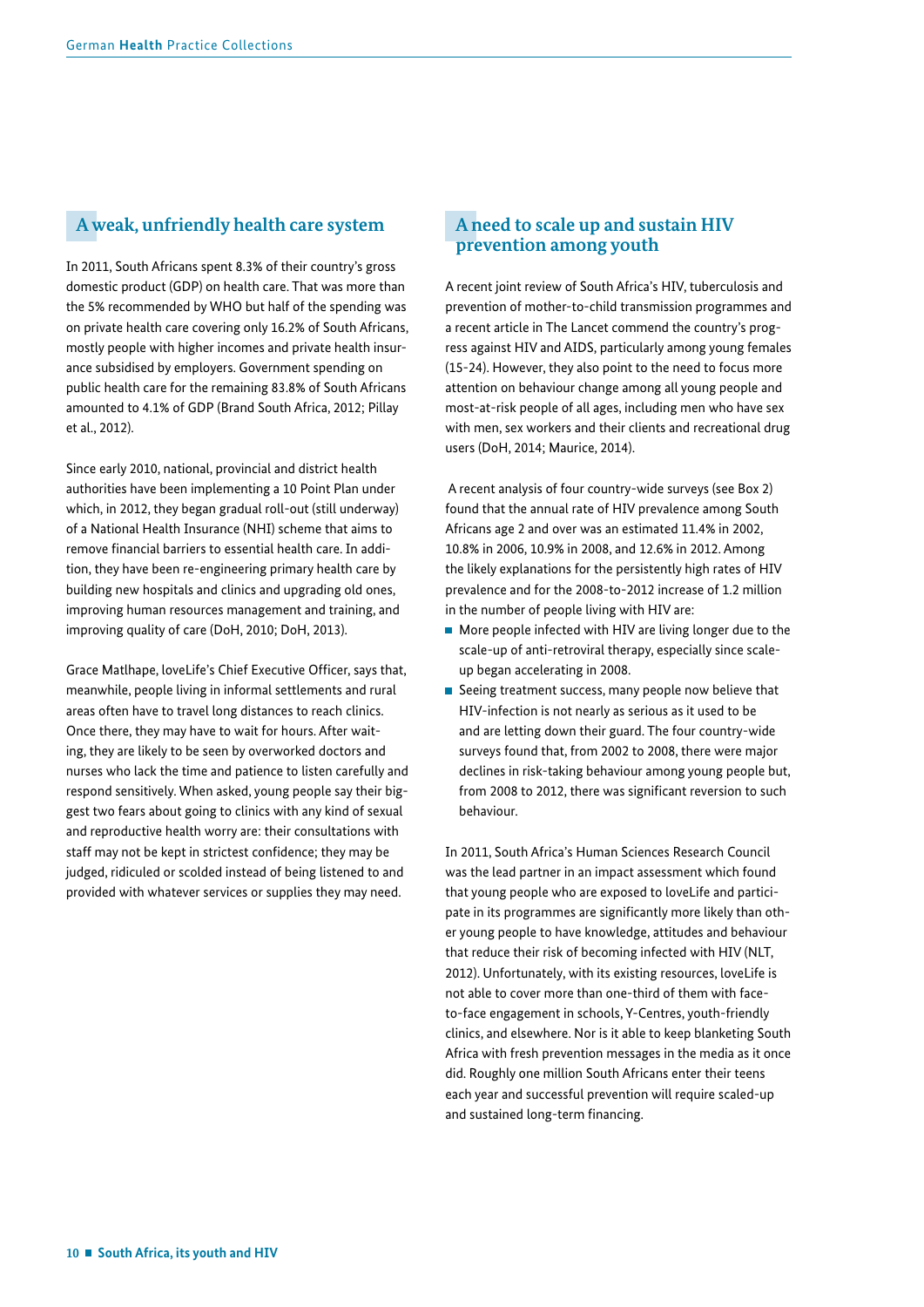#### **Box 2. Trends in annual incidence of new HIV infections**

In 2002, 2006, 2008 and 2012, the Human Sciences Research Council was the lead partner in South Africa's first four country-wide HIV prevalence, incidence and behaviour surveys. A recent analysis of the findings calculated average annual incidence of new cases of HIV over three overlapping four-year periods. By far the best news arising from this analysis was that the average annual incidence of HIV among young females (15-24) declined by more than 60% from 2002-2005 to 2008-2012. Among all females (15-49) it declined by one-third (see Table 1).

Among young males (15-24) the average annual incidence nearly doubled from 2002-2005 to 2005-2008 before declining slightly. Among all males (15-49) it increased by 25% from 2002-2005 to 2005-2008 before levelling off.

Among all young people (15-24) it declined by 46% from 2002-2005 to 2008-2012 thanks to the impressive decline among young females (Shisana et al., 2014).

| Age group and sex<br>15-24 years: | 2002-2005 | 2005-2008 | 2008-2012 |
|-----------------------------------|-----------|-----------|-----------|
| <b>Females</b>                    | 5.5%      | 3.5%      | 2.1%      |
| <b>Males</b>                      | 0.6%      | 1.1%      | 1.0%      |
| All                               | 2.8%      | 2.3%      | 1.5%      |
| 15-49 years:                      |           |           |           |
| <b>Females</b>                    | 3.2%      | 2.2%      | 2.1%      |
| <b>Males</b>                      | 1.2%      | 1.6%      | 1.6%      |
| All                               | 2.2%      | 1.9%      | 1.9%      |

#### **Table 1. Average annual incidence of new HIV infections over three overlapping four-year periods**

*Source: Shisana et al., 2014. South African National HIV Prevalence, Incidence and Behaviour Survey, 2012. Cape Town: HSRC Press.*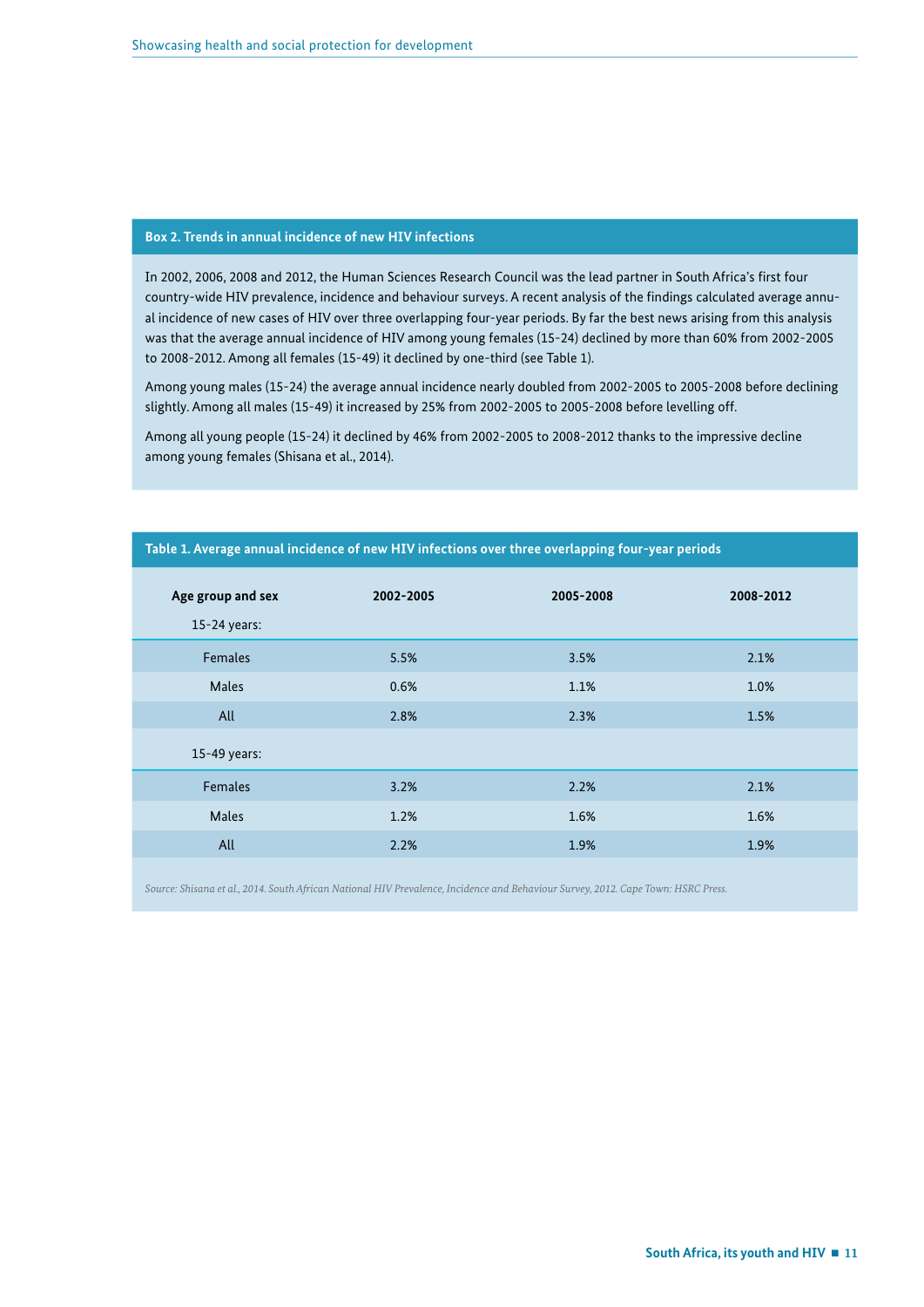# **loveLife's approach to HIV prevention among youth**

When it exists right next door to wealth, poverty from cradle to grave and generation after generation thwarts many young people. It can deprive them of self-esteem, hope and ambition and give them a 'don't care' attitude and propensity to engage in risk-taking behaviour. When they know the quality of their education is poor and employment opportunities are few, even recent secondary school graduates may have little self-confidence and believe they will never qualify for good jobs.

In all of its offerings, loveLife aims to replace self-defeating feelings with their opposites and to give young people the knowledge, confidence, skills and support (from their peers, parents, teachers, communities, and health care providers) they need to thrive, enjoy good health and well-being and contribute to their families, communities and country. Since 1999, it has gradually established an array of programmes while dropping some, changing strategies, adding others, and engaging in special campaigns, events and other activities. The rest of this section summarises the main elements of loveLife's holistic approach.

### surrounding sex, its good and pleasurable aspects and its potentially harmful consequences. Today, it is much easier for South Africans to discuss these things but there is still need to keep the national conversation alive. Roughly one million South Africans enter their teens each year and there will always be need for mass media campaigns that reach new generations of youth with fresh, attention-grabbing HIV prevention messages.

## **groundBREAKERS and mpintshis**

In 2000, loveLife began training and supporting peer educators and developing its own unique model. Each year it now recruits, trains and mobilises recent secondary school graduates (18-24 years old) to become groundBREAKERS. Over the coming year, they serve as youth leaders and deliver or support the full array of loveLife's programmes in their own communities, provinces and countrywide.

## **Media campaigns**

To reach South Africa's large, widely dispersed and diverse population with prevention messages as quickly as possible, loveLife began by putting a large share of its resources into a mass media campaign. At its peak, this campaign was reaching 85% of South Africa's adolescents in their own languages with billboards, radio and television messages and programmes, newspaper articles, public service spots before the main features in cinemas, and loveLife's Uncut magazine and other hard-copy and electronic publications and communications. This campaign built the loveLife brand (its identity as THE place to go for more information and programmes) and provided the Contact Centre's phone numbers for youth and parents.

Grace Matlhape, loveLife's Chief Executive Officer, and Scott Burnett, one of its Senior Executive Managers, say that it is hard to remember how controversial this campaign was at its peak because it changed the whole national conversation



*Media campaigns tell people how to reach loveLife's Contact Centre.*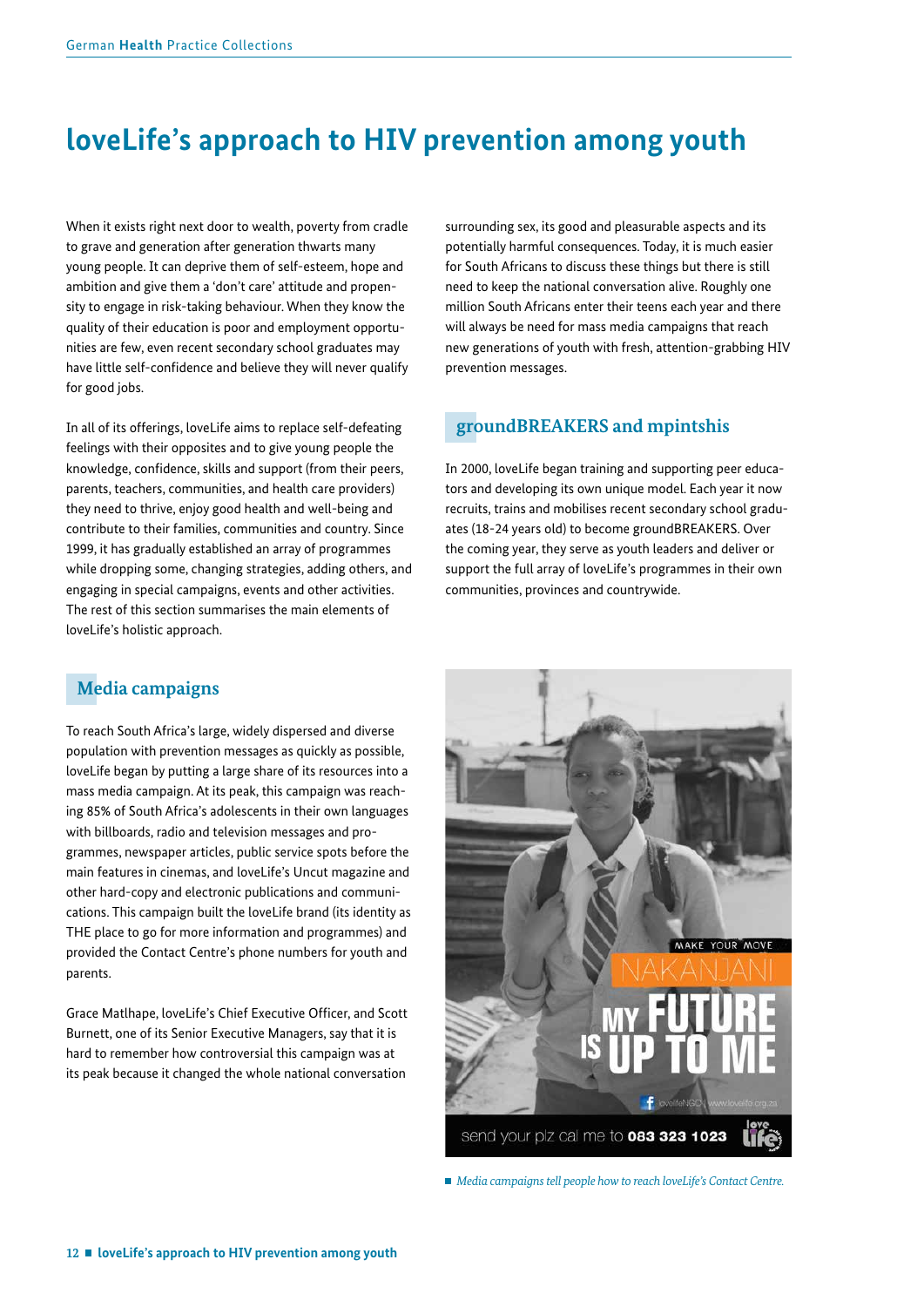Also every year, loveLife recruits up to seven additional volunteers per one groundBREAKER and assigns them responsibility for supporting the groundBREAKERS. Called *mpintshis* (Zulu for buddies), they may be as young as 14 and may be in or out of school but among them are recent secondary school graduates or soon-to-be graduates who aspire to become groundBREAKERS. When selecting next year's groundBREAKERS loveLife gives preference to the best of this year's mpintshis.

Such was the early success of the groundBREAKERS programme that it was scaled up rapidly and is now recognised as the essential heart and soul of loveLife. At one point, loveLife tried retaining each new group of groundBREAKERS for 18 months but soon decided the programme was providing such benefits to the groundBREAKERS (e.g., new life and job skills) themselves (NLT, 2008) that they should give a new group of secondary school graduates a chance to be ground-BREAKERS each year. The groundBREAKERS programme has become, in effect, a post-secondary training school that, each year, prepares hundreds of young people to compete in South Africa's highly competitive job market and to become leaders in South African society.

In 2012, loveLife had almost 1,400 groundBREAKERS and 10,000 mpintshis for a total of 11,400 young volunteers delivering its programmes to 3.9 million people right across South Africa (NLT, 2013a). While doing so, they had faceto-face interactions with roughly one-third of the country's 12-19 year olds.

## **Hubs and Y-Centres**

Some of the partners that founded loveLife were national organisations with their own provincial and local offices. They offered these offices as hubs through which loveLife would deliver its programmes to adolescents, parents and others across South Africa. When new CSOs at national, provincial or local level become loveLife partners they, too, offer their facilities as hubs. Today, loveLife has 860 hubs spread across the country's nine provinces and most are in informal settlements and rural areas.

One of loveLife's original partners offered its clinics as youth drop-in-centres. These gave birth to the idea of purposebuilt Y-Centres. The first was opened in 2001 and there are now 22, at least one in each province. Y-Centres now deliver loveLife's programmes to both in-school and out-of-school youth in some of the country's more populous informal settlements. In addition, they are often the only places in such settlements (aside from schools) where youth can go to find sports, recreation and learning facilities and programmes (see Box 3).

#### **Box 3. Orange Farm Y-Centre**

Orange Farm is a township 40 kilometres south of Johannesburg and the 2011 census found it was home to 164,000 people. The Orange Farm Y-Centre is its only youth centre.

While he conducts a tour in mid-March 2014, groundBREAKER Sithembiso Ncala speaks of his own experience. When he became a groundBREAKER in January, he was 19 years old and so painfully shy he could barely speak in a group. He took an immediate interest in the Y-Centre's MediaWise programme and is now principally responsible for training other Orange Farm youth to use media and, for example, produce and broadcast radio throughout the centre and to nearby households. Sithembiso now aspires to become a radio personality and he already seems well-qualified. The once-shy schoolboy has become a charming and outgoing young man and he's good with words. He laughs that he's become a ham and never misses an opportunity to perform in front of an audience.

In addition to its broadcast studio, the Orange Farm Y-Centre has a classroom, a computer room (with computers donated by the German-supported HIV programme) and rooms for theatre and arts and crafts. It surrounds a courtyard designed to accommodate a range of sports and also used for outdoor music concerts and other events.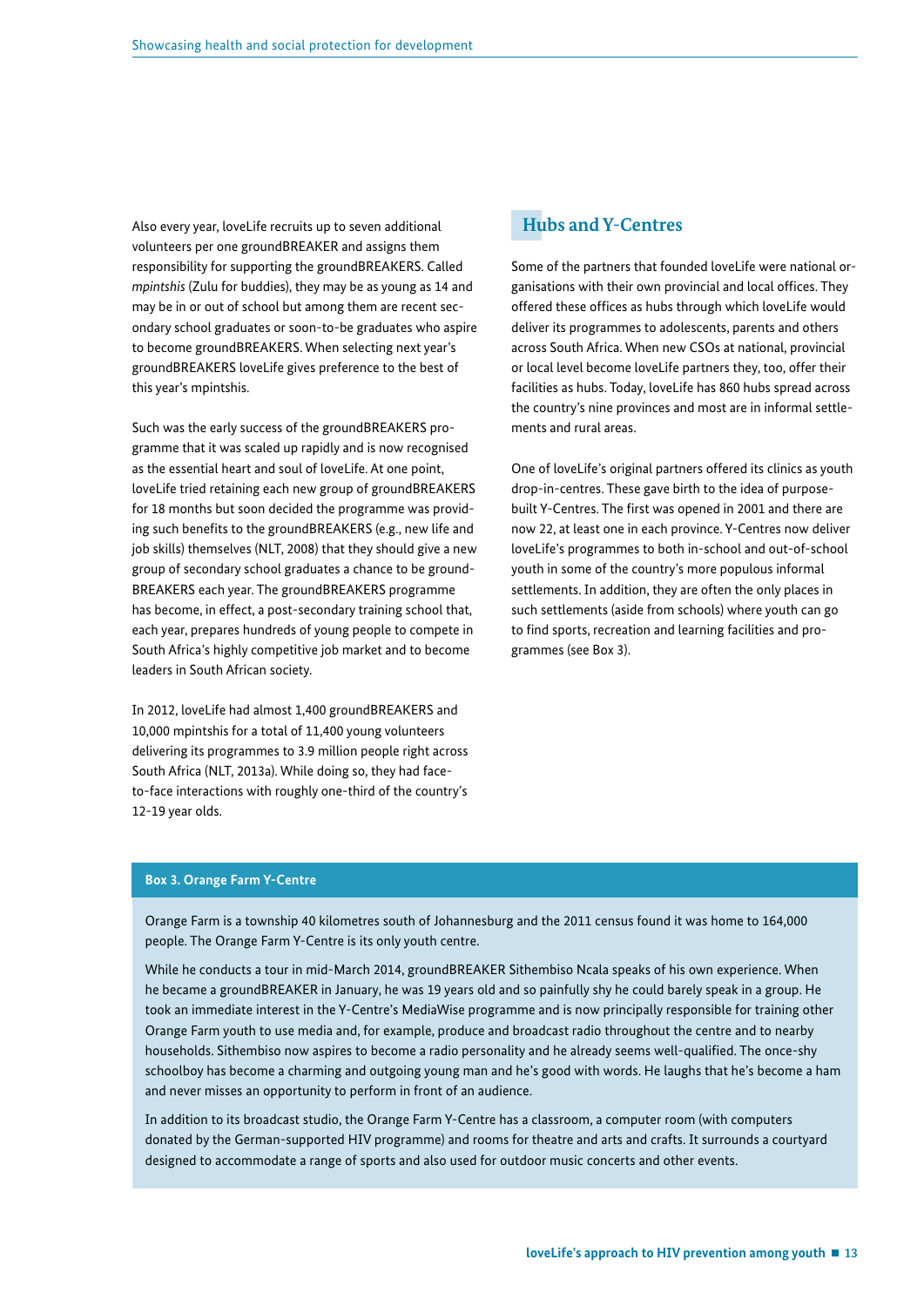### **An array of programmes and other activities**

In 2000, Zola S. Tshabalala became one of loveLife's first five groundBREAKERS. She was just out of secondary school and passionate about sports. After giving Zola basic training in leadership and peer education, loveLife asked her to organise and support sports teams and events and use them as opportunities for peer education. She is now one of loveLife's Regional Coordinators and, at time of this writing, also Acting Manager of Orange Farm Y-Centre.

Zola explains that Y-Centre and hub managers oversee the recruitment, training and supervision of each year's new groundBREAKERS. Depending on their skills and interests, the new groundBREAKERS take responsibility for delivering or supporting one or more of loveLife's programmes, campaigns and events. They use the team approach for many of their activities. In 2012, groundBREAKERS organised and supported almost 77,000 teams of adolescents, parents and others to participate in local, provincial and national activities that fell into broad categories as follows: positive lifestyles and life skills (81%), performing arts and public speaking (11%) and sports (6%).

### **Box 4. Promoting gender equality and non-violence**

Scott Burnett, senior strategy manager, says that love-Life's positive lifestyles and life skills activities 'unpick gender' and help adolescents understand and accept their own gender-identities and sexualities, respect the diverse gender-identities and sexualities of others and relate to each other accordingly. They are at a stage in life when they are exploring and experimenting and often uncertain as to whether or not they belong to a sexuality minority, so loveLife does not divide them into minorities and address minority issues separately. This approach is working so well that participants in loveLife programmes often 'come out' spontaneously and find immediate acceptance by their peers.



■ *Games provide loveLife's groundBREAKERS with good opportunities for peer education.* 

Among the many activities supported by groundBREAKERS and mpintshis in 2012, these are the highlights:

- **School programmes.** They supported positive lifestyle, performing arts and sports programmes in 6,500 schools. This meant they were covering around one quarter of the country's ordinary public and independent schools including primary (grades 1-7), secondary (grades 8-12), combined (grades 1-12) and intermediate schools (Department of Basic Education, 2014).
- **Adolescent and Youth Friendly Services.** They supported health care services for adolescent and young adults in 470 primary health care clinics, almost one-tenth of the country's primary health care clinics. They have their own space in each clinic and facilitate communications between clinic staff and young patients. They also support staff training in the clinics and during roll-out of a new Integrated School Health Programme across all nine provinces.
- **Dialogues.** They supported 1,226 dialogues in which more than 127,000 adolescents and their parents and other adults participated. These dialogues focussed on topics such as alcohol and drug abuse, unwanted pregnancy and HIV infection and were divided into three types. 'Born Free' dialogues were between youth and parents. Community Dialogues were between youth, parents and other stakeholders such as teachers, social service providers and police. goGogetter Dialogues focussed on orphans and vulnerable children, including households headed by orphaned adolescents left to care for their younger siblings. An estimated 4 million South African children have lost one or both parents to all causes, an estimated 2.5 million to AIDS alone (UNICEF, 2013).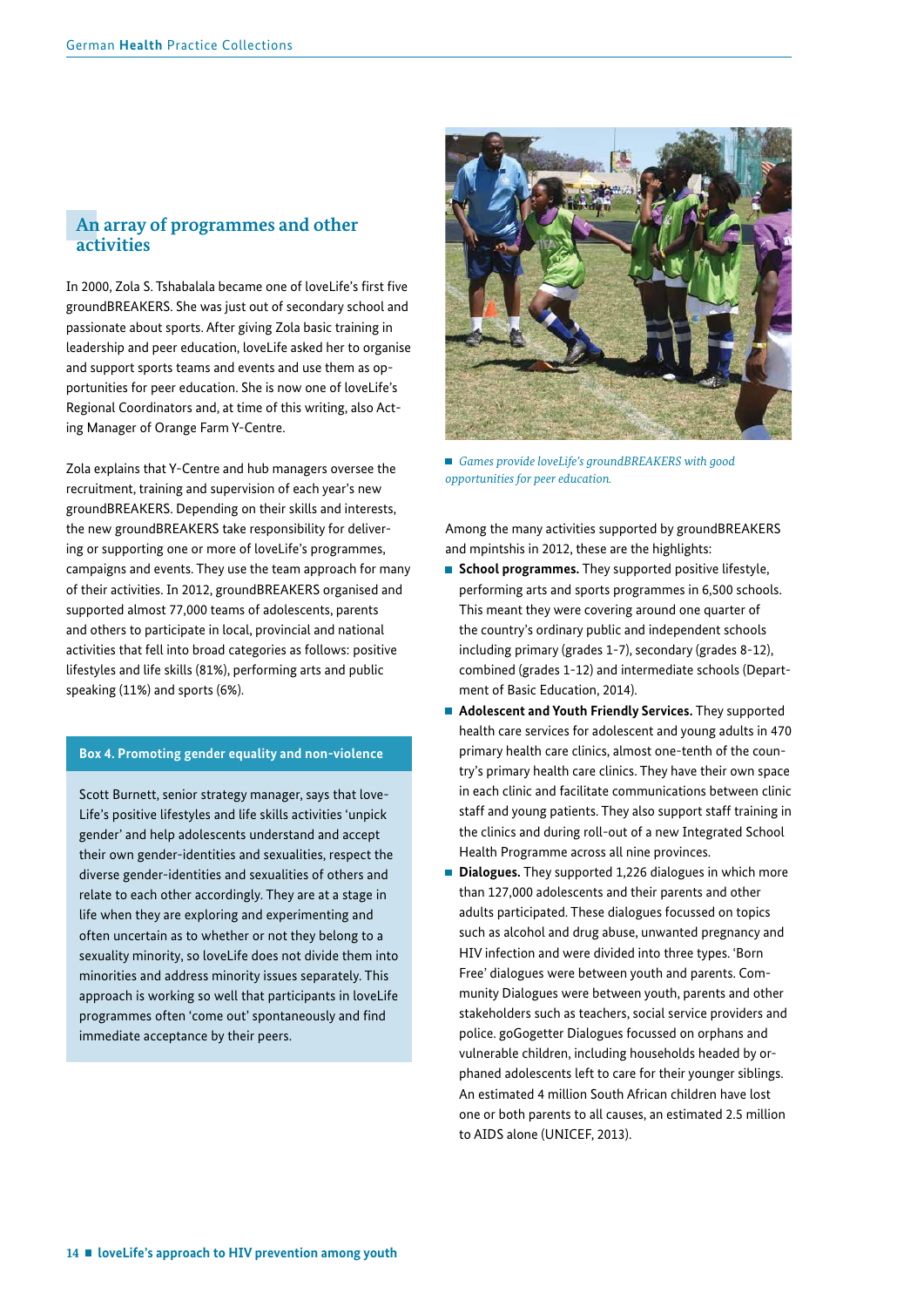- **In loveLife Games.** They supported participation of 840,000 young people in community, district, provincial, national, and regional sports tournaments. There were a total of 1,660 sports events watched by more than 580,000 spectators.
- **Festivals and other events.** They supported the participation of more than 195,000 young people in staging loveLife Youth Festivals and other events (e.g., live performances) that attracted an additional 514,000 young people.
- **Media.** They supported loveLife's website and presence on Facebook, Twitter and YouTube (see Box 5); production of four issues of Uncut magazine and distribution of 950,000 hard copies via hubs and Y-Centres and as inserts in newspapers; production and broadcast of programmes on 24 radio stations, reaching more than 3.6 million listeners. In 2014, they began supporting the iloveLife portal for use by mobile phone.
- **The Contact Centre and its counselling programme.**

Its flexible and adept way of meeting new challenges and seizing new opportunities means that loveLife's strategies, programmes and activities are constantly changing. Interested readers can follow the internet links provided above for up-to-date information. On loveLife's website, they can find a link to the New loveLife's Trust recent Annual Reports (NLT, 2013b).

#### **Box 5. loveLife's online presence**

Website: www.lovelife.org.za Facebook: www.facebook.com/loveLifeNGO Twitter: https://twitter.com/loveLifeNGO YouTube: www.youtube.com/user/loveLifemedia Smartphone portal: www.ilovelife.mobi



*Dialogues strengthen relations between youth, their parents and other elders.*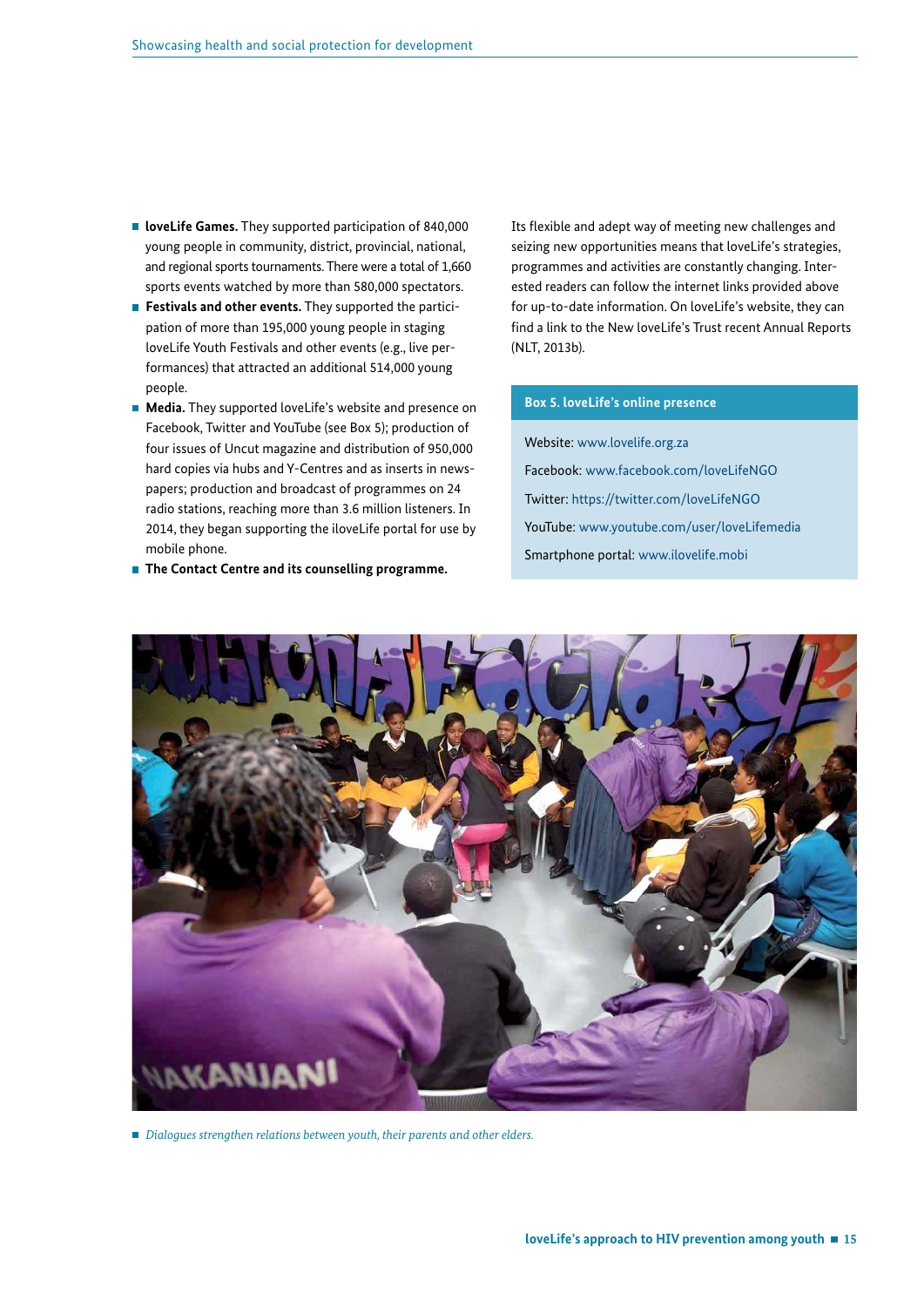# **The Contact Centre's counselling programme**

### **How and why counselling by phone became indispensable**

Pioneered in 1953, psycho-social counselling by phone has evolved into an indispensable component of health and social protection systems around the world (see Box 6). In recent years, providers of such counselling have been using new technology to offer counselling in voice and text by landline, fixed internet, mobile phone and mobile broadband. These are the main advantages of such counselling:

- $\blacksquare$  It is the only practical, cost-effective way of making psycho-social counselling available to masses of people. Not even the most developed countries have nearly enough professional counsellors or skilled and experienced lay counsellors to provide face-to-face engagement to everyone who needs counselling.
- $\blacksquare$  It can be provided instantly, without appointment and outside of normal office hours to anyone who has access to a phone or internet connection. People often experience emotional distress and urgent need for counselling at unanticipated times.

It is usually anonymous and anonymity may be its single greatest strength. It's the rare person who has never been too afraid or embarrassed to discuss a personal problem face-to-face with someone who can see who they are.

## **South Africa's pioneers in counselling by phone**

In 1968/69, LifeLine Cape Town and LifeLine Johannesburg became South Africa's first telephone helplines offering psycho-social counselling by phone and the first two of 18 LifeLine centres now affiliated with LifeLine South Africa (www.lifeline.org.za).

In 1992, South Africa's Department of Health commissioned LifeLine South Africa to establish a nation-wide AIDS helpline. Over the next seven years, the AIDS helpline was severely constrained by low budgets and, consequently, by few phone lines, lack of supervision and quality control, poorly trained and unpaid volunteers, and a high turn-over

#### **Box 6. Samaritans, the World's !rst telephone counselling service**

In 1940s' London, Chad Varah was 25 years old when he made his debut as a vicar by burying a 14-year-old girl who had killed herself because she had mistaken her first period for a sexually transmitted infection (STI). Years later, when a newspaper invited him to write a column about sex, he got letters from 235 readers and 141 were so distressed that they were considering suicide.

By then, England had a well-established telecommunication system with a number anyone could call in case of fire, crime, serious injury and similar emergencies. It occurred to Chad that there ought to be a number anyone could call if they were so distressed that they were on the verge of suicide. He explained his idea to a group of businessmen and they financed what is now widely believed to be the World's first telephone helpline offering psycho-social counselling.

As a vicar, Chad was trained in counselling but quickly found there were more calls than he and his secretary could possibly handle. When people with no training volunteered to help, he dismissed them as 'useless amateurs' until it became evident they were better at taking calls than he was. He concluded that only a few callers needed professional counselling. Most needed no more than someone to befriend them, listen carefully and talk them through their crises (Varah, 1971).

Thus was born Samaritans in 1953. Sixty-one years later, it has 201 branches across the United Kingdom and the Republic of Ireland and more than 20,000 volunteers. It offers counselling by landline, mobile phone and email and via its Listeners' programme in prisons. A recent evaluation found that a large majority of people who contact Samaritans are highly satisfied with the 24-hours-a-day/7-days-a-week support they receive from the organisation's volunteers all trained in establishing friendly contact, listening carefully and showing unconditional acceptance and respect. Most of all people appreciate 'being able to talk anonymously and in complete confidence without fear of repercussions or unwanted interventions' (Pollock et al., 2010).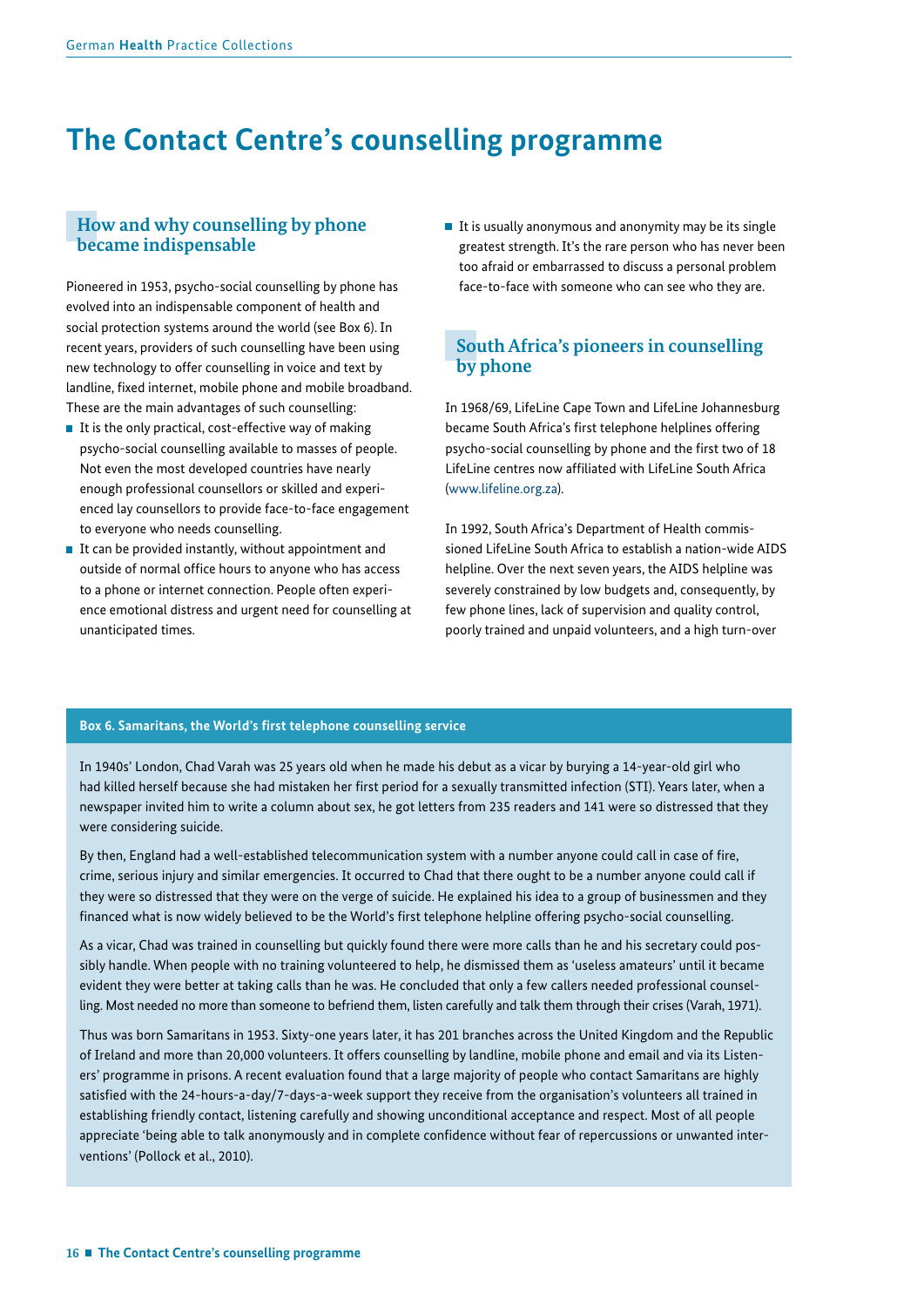of the same. Those constraints meant that three out of four calls went unanswered and that, even when calls were answered, callers often received inaccurate information or incompetent counselling.

Among the reasons for the low budgets were that South Africa was much distracted by the struggle for independence and the rest of the world was only beginning to understand the potential dimensions of the HIV epidemic. Perhaps the bigger reason was that everyone knew: the country's landline telephone system offered unreliable services, at best, to the informal settlements and rural areas where the majority of South Africans lived; the majority neither owned landline telephones nor had ready access to them in places where they could be assured of privacy.

By 1999, the situation had changed dramatically. The country's 1994 elections had put an end to white minority rule, HIV prevalence was increasing at an alarming rate, and new technology was offering ever more reliable and affordable mobile phone services to ever more South Africans. By 2002, the AIDS helpline was operating sufficiently well that it was featured as the first of four UNAIDS' case studies on HIV-related counselling by helpline (UNAIDS, 2002). When it established its Contact Centre in 2000, loveLife applied many lessons learned from LifeLine's AIDS helpline experience.

## **How the Contact Centre works**

The Contact Centre is located in loveLife's head offices in Johannesburg. Recently refurbished with assistance from the German-supported HIV programme, it has twenty-four counselling stations with telephones and computers and also has overhead monitors where all can read data from continual monitoring of activities. In addition to its Executive Director, the centre team currently consists of:

**Two team leaders:** One is a senior counsellor responsible for quality assurance including training, monitoring and coaching of staff and volunteers. The other is a management professional responsible for day-to-day operations, maintaining and upgrading the centre's technology and negotiating agreements with landline, mobile phone and other service providers.

- **Nine counsellors:** One is a nurse and the rest are social workers or psychologists. They are chosen for their counselling skills, proficiency in some of the country's eleven commonly spoken languages and familiarity with its diverse cultural traditions and socio-economic conditions.
- **Five operators:** Reduced from ten to five due to budget cuts in 2013, the operators all started as groundBREAK-ERS in the Contact Centre and demonstrated their skill at handling calls. They are usually the first people callers speak to, often at some length, before they are transferred either to a counsellor or a groundBREAKER proficient in their language.
- **Ten groundBREAKERS:** A new group of groundBREAK-ERS is assigned to the Contact Centre near the beginning of each year, after they have received their basic training. When they arrive, they 'buddy up' with the counsellors and operators and listen in on calls before they begin taking calls themselves.

The centre is open from 9 am to 9 pm weekdays, when its team members work on three overlapping shifts (9-5, 11-7, 1-9). It is also open from 12 to 5 on Saturday and Sunday afternoons. To handle emergency situations, they may call back after one, two and 24 hours and may alert any emergency services that may be available in a caller's community. A recently published Contact Centre Manual provides considerably more detail on the centre's operations and procedures and serves as good supplement to this publication (NLT, 2014).



■ *The Contact Centre aims for a mix of males and females collectively able to provide counselling in any of South Africa's 11 of!cial languages.*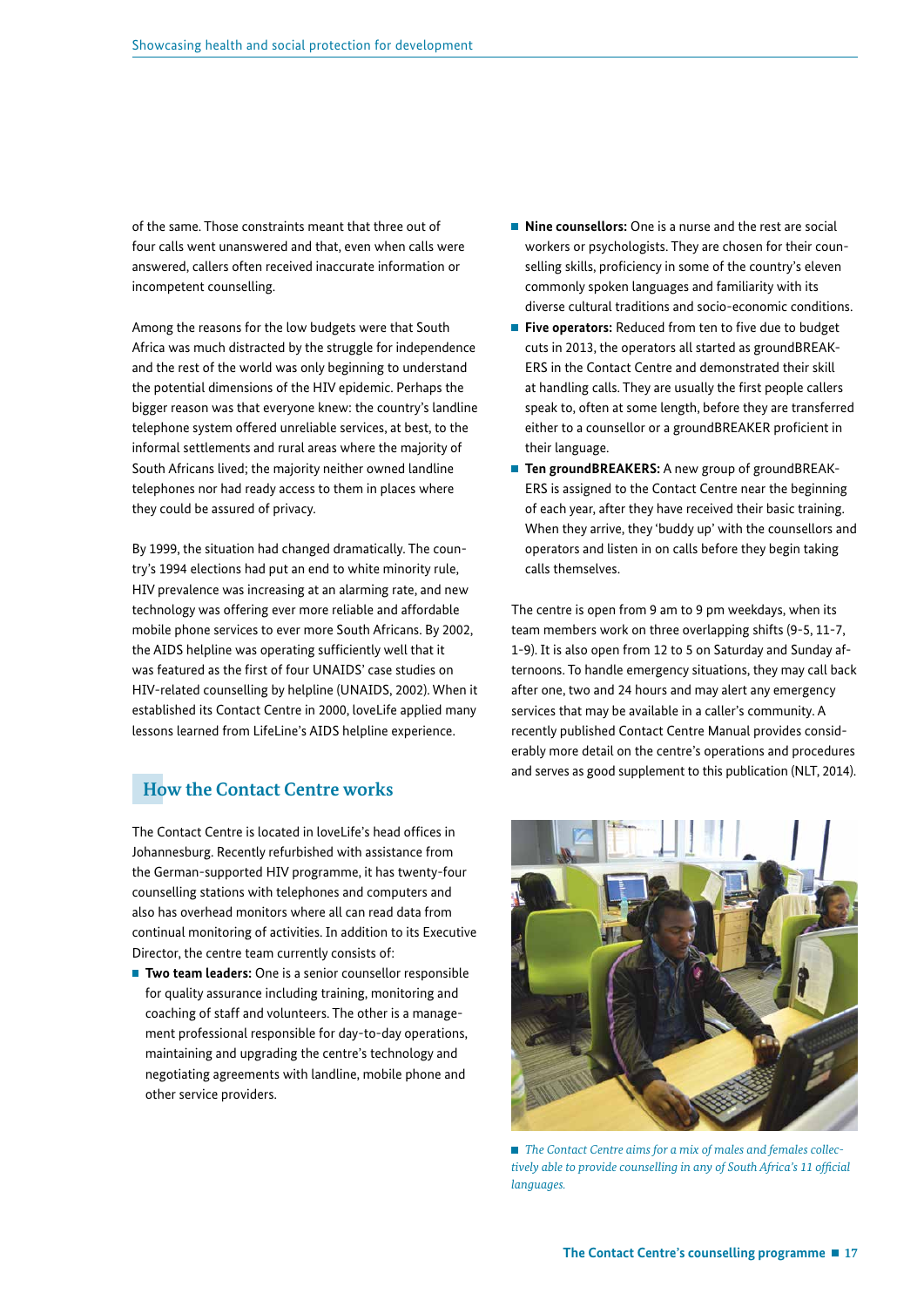Precious Magogodi joined the Contact Centre team as a counsellor in 2002 and is now the Executive Manager. She says the centre is constantly adjusting to new challenges and taking advantage of new opportunities. For example:

- $\blacksquare$  At first, loveLife's media campaign provided just one tollfree Youth Line through which callers could reach the centre but it soon added a toll-free Parent Line when it turned out that many of the callers were concerned parents.
- $\blacksquare$  At first, loveLife had only professional counsellors but it soon became evident there were far more calls than these professionals could handle. Many callers were not looking for counselling but only for information or onward referral and some were placing what commercial call centres would consider nuisance calls. A few were prank calls but most were from people working up the courage to speak to someone about deeply personal matters and calling several times before they dared to say what was really on their minds. These were calls that could easily be taken by non-professional operators and groundBREAKERS who could forward calls to the counsellors only when appropriate.
- In 2010, the Contact Centre added a 'Plz Cal Me' function to its Youth and Parent Lines so callers on mobile phones could request call-backs and avoid phone charges.

### **How much it costs**

By constantly updating its technology and its agreements with service providers, the Contact Centre strives to keep its costs down. In 2012, its annual budget was 4.7 million South African rand (ZAR), roughly 330,000 euros at mid-2014 conversion rates. It handled almost 500,000 calls at a cost per call of roughly ZAR 9.5 (less than EUR 0.70).

Good counsellors with the requisite qualifications are rare, so the centre pays them competitive salaries and does its best to provide them with a pleasant and supportive work environment. It pays operators 7000 rand (490 euros) per month. As for the centre's groundBREAKERS, the loveLife's groundBREAKER programme pays them a stipend of ZAR 1200 (EUR 85) per month.



 *A counsellor coaches groundBREAKER Xoliswa Miya while she engages in text-chat with a caller.*

## **How Germany has supported the counselling programme**

In 2011, at loveLife's request, Germany's then new HIV prevention programme in South Africa assigned a development worker, Conny Jager, to support the centre's Executive Manager, Precious Magogodi, and her team in their efforts to provide counselling of the best possible quality to youth and parents.

Since then, Conny has initiated and/or supported a number of measures that Precious now describes as the Call Centre's 'repositioning and relaunch' under a new name, the Contact Centre. One such measure was a 2013 survey of callers, discussed at greater length in the next section. It found that most callers were satisfied or very satisfied with their experience but some pointed at needs to improve the friendliness, patience and non-judgemental listening skills of the centre's counsellors, operators and groundBREAKERS and, also, to increase their knowledge about critical issues such as cervical cancer.

Those findings have informed the on-going work of the centre's GIZ advisor, who has been supporting development of quality assurance tools and measures since 2011. As of this writing, these tools and measures include:

- The Contact Centre Manual with details on the centre's operations and procedures that make it a good supplement to this publication (NLT, 2014)
- **Counselling Practice Guidelines** for loveLife Centre counsellors: A Handbook (NLT, 2013c), now included as an appendix to the Contact Centre Manual.
- **A three-day basic training course** for new counsellors, operators and groundBREAKERS.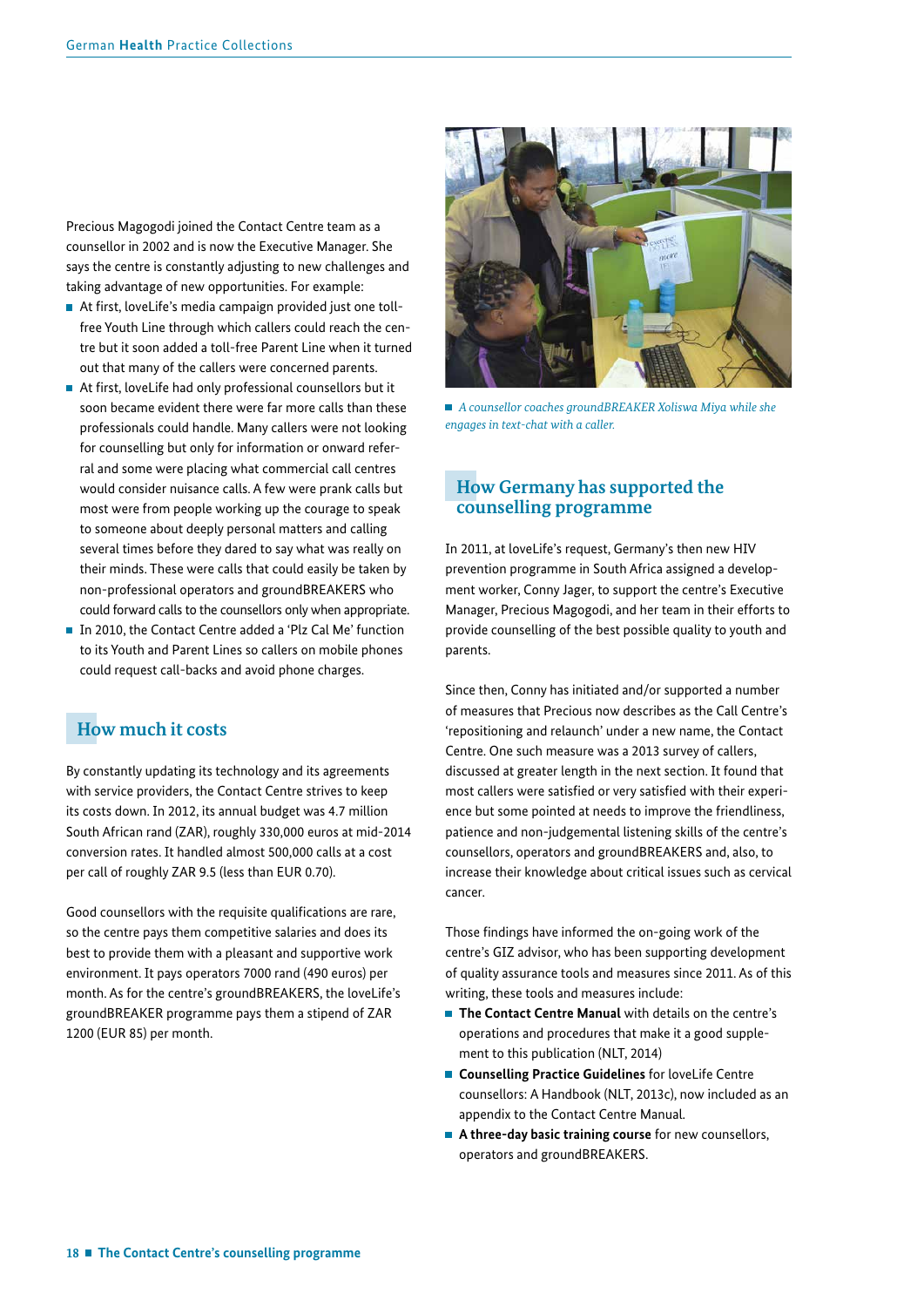- **Additional training sessions each year**, each focussed on specific topics of common concern (e.g., sexual coercion and violence) or emerging concern to callers (e.g., a new vaccine to prevent cervical cancer).
- Online data-collection and rating forms with drop-down **menus** that counsellors, operators and groundBREAKERS fill out during the course of calls. These collect data on such things as the gender and age of callers, where they are calling from (province, urban formal, urban informal, rural, specific locality), their reasons for calling and 'additional remarks' (e.g., whether or not callers found it hard to talk and the call seemed to satisfy their needs for information, referral or counselling). Towards the end of calls, callers are asked to rate their experience by pressing 1 for good, 2 for average or 3 for poor. The data entered into the forms and the callers' ratings are immediately displayed on overhead monitors for all to see. They are also aggregated and analysed for monthly reports to loveLife's monitoring and evaluation team and quarterly reports to loveLife's partners.
- **An online tool for assessing individual counselling sessions**, with the assessment criteria developed by team leaders and counsellors so the assessments are as objective and non-judgmental as possible. Aiming to do this once per month with each team member, a team leader takes the team member off-line and the two of them spend around an hour discussing the degree to which the counselling session met the criteria. This gives the team member an opportunity to explain, for example, that they had not taken much time to listen to the caller explain a problem because this session was a follow-up to an earlier session with the same caller about the same problem.
- **Weekly calibration sessions** during which counsellors and operators meet with a quality assurance team, listen

to a recording of one of that week's counselling sessions and discuss the strengths and weaknesses of that session, all with a view to honing counselling skills. The quality assurance team currently consists of the team leader responsible for quality assurance, the MHIVP/GIZ quality assurance advisor and the Deputy Head of Social Work at the School of Human and Community Development, University of the Witwatersrand.

- **Modest rewards for good performance** consist of coupons that can be redeemed for inexpensive food, drink, clothing and entertainment items. There is talk of allowing for the accumulation of coupons for more expensive items and, perhaps, also giving certificates or trophies to best monthly performers. These incentives are to compensate for the fact taking 20 or more calls in an 8-hour day can be emotionally draining.
- A new coaching concept for groundBREAKERS whereby designated coaches would meet with each groundBREAK-ER twice per month and work with them on assessing their performance on two pre-recorded calls and on improving their performance.
- **An Exchange Platform** for all South African providers of psycho-social counselling by phone. Established in early 2014, this platform is now being used to exchange experiences, identify best practices and discuss possible joint trainings, staff exchanges, shared databases, agreed data protection measures, cross-referrals and so on. Possibilities include joint quality assurance guidelines such as those developed in Australia (Department of Health and Ageing, 2009) and international collaboration via organisations such as the International Federation of Telephone Emergency Services (IFOTES) and the World Alliance of Crisis Helplines (WACH).



- Left: Counsellors and operators holding the weekly calibration session at the Contact Centre.
- *Right: Every three months, the entire Contact Centre team meets to share experiences and discuss ways of improving their performance.*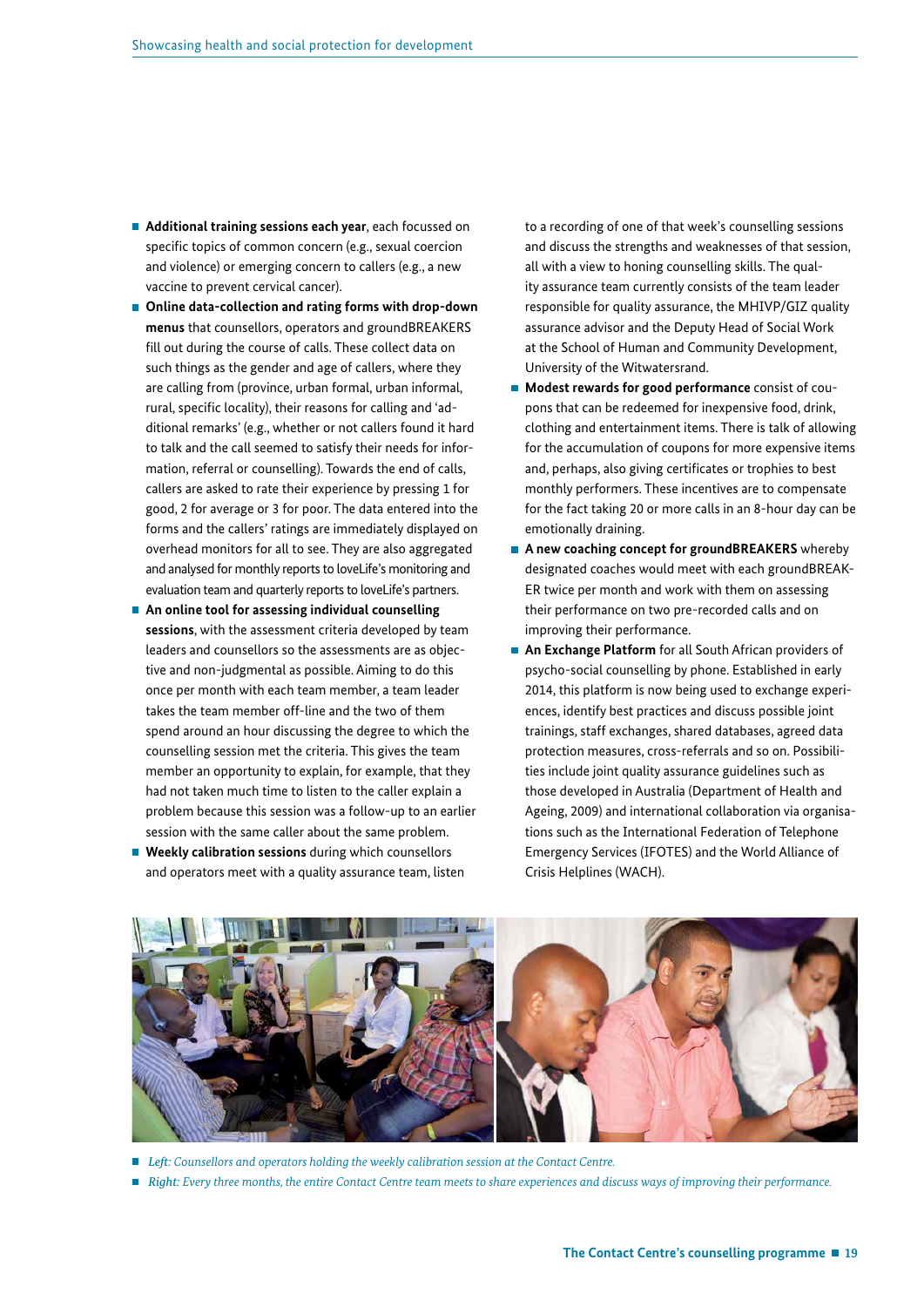#### **Box 7. One Contact Centre groundBREAKER's story**

Xoliswa Miya is 21 years old and lives in Soweto with her maternal grandmother, two aunts, an uncle and a cousin. She has never met her father but knows her parents are always fighting and her grandmother does her best to protect her from 'the family politics.' She was in her second year of university studying criminology when she had a breakdown because she could not cope with those politics. Shy and withdrawn, she felt sorry for herself and spent most her time at home alone and reading.

Xoliswa says she was saved from wallowing in self-pity by a friend, a groundBREAKER who urged her to attend some events. At these, she was so impressed by how young people were learning to express themselves that she applied to become a groundBREAKER herself. In early January 2014, she took two weeks of basic training where she learned about unwanted pregnancy, HIV and STIs, and the situations, attitudes and behaviour that contribute to them.

After basic training, she joined the Contact Centre team. At first, she found it hard to take calls because so many callers were in family situations similar to her own. She listened in on calls taken by the counsellors and operators and they encouraged her to take calls herself, listen carefully, provide whatever useful information she could, be honest about what she didn't know, and transfer calls to operators and counsellors when she felt she was getting out of her depth.

Xoliswa says that, after three months as a groundBREAKER she has acquired self-confidence and strong motivation. She finds her work very rewarding. Most callers come from families bound by traditions that make it almost impossible for teenagers to talk to adults when they have sexual feelings and don't have even the most basic information about sexual relations, sexual health and reproduction. What they learn from their peers is not helpful. Their peers put pressure on them to look as attractive as they can, with nice hair and clothes they cannot afford unless they go with older people who pay for these things.

Asked about her calls today, Xoliswa says one was from a 16 year old girl whose friend was pregnant and didn't know what to do. Xoliswa suggested the best thing would be for the friend to work up the courage to tell her parents and get their support for telling the parents of the boy who got her pregnant. She reminded the caller that, traditionally, the father's family is responsible for seeing to the needs of the mother and child. The caller said her friend was too afraid to tell anyone and was thinking, instead, of going for a backstreet abortion. Xoliswa told her a backstreet abortion could kill her friend or else do her so much harm that she would be unable to have children later in life, when she is ready. Instead, she should take her friend to a clinic and learn about safe medical abortion. The caller said, 'Oh, I didn't know we could do that. Thank you so much. That's what we'll do.'

Another call was from the son of a chieftain who wanted him to go up into the mountains for traditional circumcision. He was afraid for his life. Xoliswa suggested that he go to a clinic and learn more about traditional and medical circumcision and tell his parents what he learns. He said he had already done that but his father still insisted on traditional circumcision. She suggested he turn to his mother, see if he could get her to listen and call back if that didn't work.

Asked about her own future Xoliswa said, 'I will definitely go back to university. I used to think a girl from Soweto is only very small and cannot expect to be anything more than a shop clerk. Now I have received so much positive feedback about my ability to listen, observe and communicate that I feel I am designed for something that will use this ability. I want to continue in criminology because I am fascinated by forensics, in finding out who commits crimes and how and why they do it.'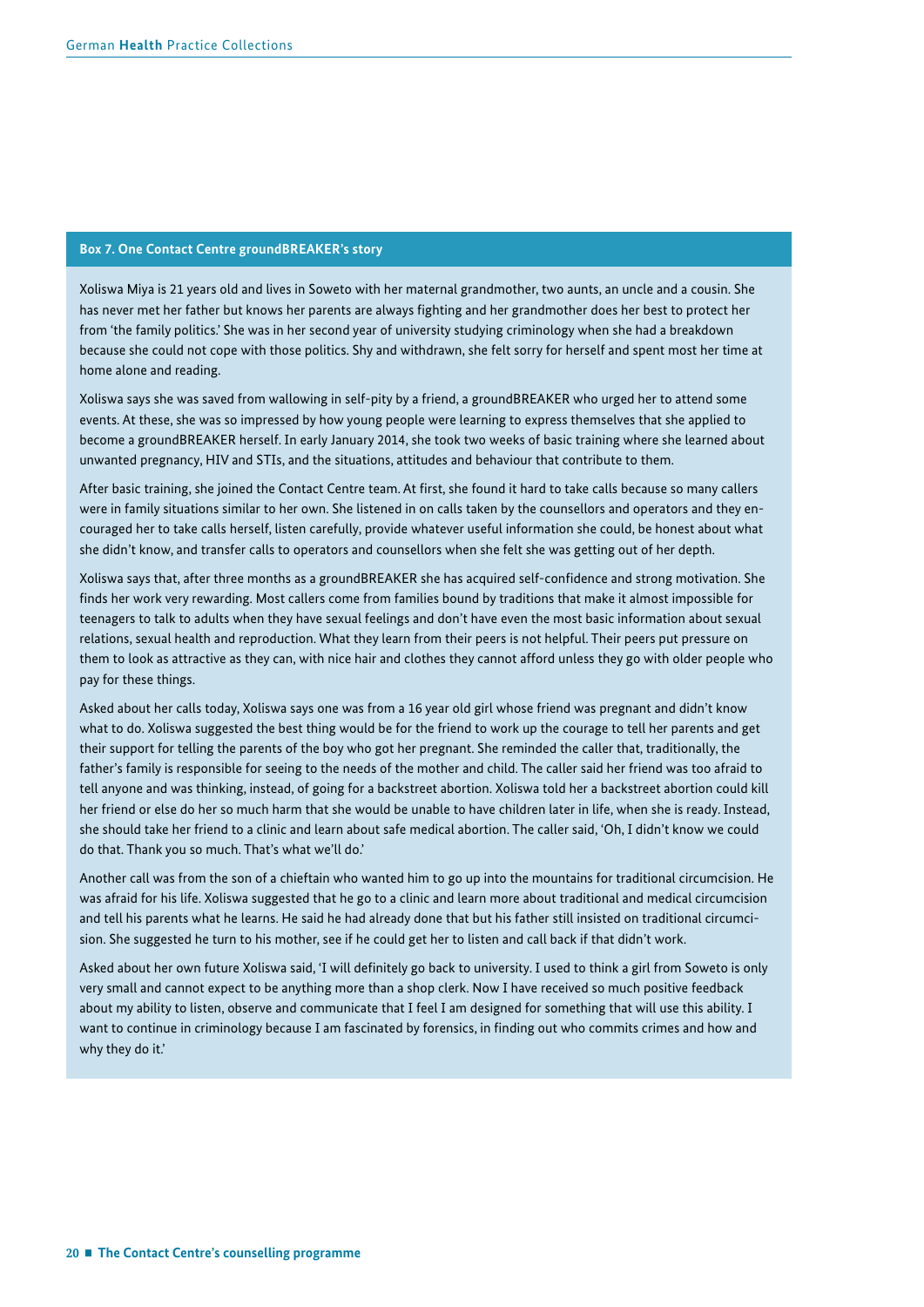# **Monitoring and evaluating the Contact Centre's work**

### **The M&E system and a quality assessment and improvement study**

Over the years, the Contact Centre has developed increasingly sophisticated mechanism for receiving and distributing incoming calls and responding to Plz Cal Me messages that allow callers on mobile phones to request call-backs. These mechanisms keep track of how much calls are costing the centre and, also, automatically record all calls and collects data on the origin of incoming calls, the destination of outgoing calls and the duration of calls. As discussed in the foregoing section, with the GIZ advisor's support, the centre has also developed online forms that its counsellors, operators and groundBREAKERS fill out during the course of calls. Collectively, all of these things constitute the centre's monitoring and evaluation (M&E) system.

In late 2012 and early 2013, the GIZ Advisor supported design and implementation of a quality assessment and improvement study that included a review of the literature, an analysis of 2011 and 2012 annual data on calls collected by the M&E system, interviews with the centre's counsellors and operators and a survey of callers (NLT, 2013b). The desk work for the study was done by loveLife staff and the GIZ advisor while the German-supported HIV programme provided 100,000 rand (roughly 7,000 euros) to cover the fees and expenses of three field workers.

### **Study findings drawn from routine monitoring**

Findings drawn from 2011 and 2012 annual data collected by the M&E system include:

**Call volume depends on push from media.** The centre received 493,603 calls in 2012, down 23% from the 605,858 in 2011. Call volume has always fluctuated because it largely depends on media to push people to call. It shoots up immediately after radio programmes or newspaper articles raise people's awareness and provide them with the Contact Centre's numbers. At the height of loveLife's media campaigns in the early 2000s, the centre was receiving up to 300,000 calls per month.

#### **A large majority of callers are young people using mobile**

**phones.** In 2012, 95% of all calls came in on the Youth Line and 73% of the callers on that line used the Plz Cal Me function, indicating they were on mobile phones. Of the 5% calling on the Parent Line, 87% used the Plz Cal Me function. Almost 80% of callers are under 25 and more are female than male. In 2012, 10% were less than 15 years old, 38% were 15-19, 31% were 20-24, 13% were 25-29, 5% were 30-34, 4% were 35 or more; 55% were female, 45% male.

**More than 40% of callers ask for counselling.** In 2012, 43% of all calls were for counselling, up slightly from 42% of all calls in 2011. Most of the remaining calls were for information, publications or referrals.

### **The Contact Centre serves the most hard-to-reach populations.** In 2012, callers using the Plz Cal Me function were predominantly Black South Africans living in informal settlements and rural areas. Specifically:

- $\blacksquare$  They were distributed across the country's nine provinces in approximate proportion to provincial populations. Only 29% were calling from formal urban areas. The rest were calling from the informal urban settlements (46%) and rural areas (25%) where the majority of Black South Africans live.
- $\blacksquare$  Only 10% spoke English or Afrikaans as their first language. They rest spoke the country's 9 official African languages in rough proportion to 2011 census findings about the percentage of Black South Africans who speak those languages.



 *A groundBREAKER records data on drop-down forms during a counselling session.*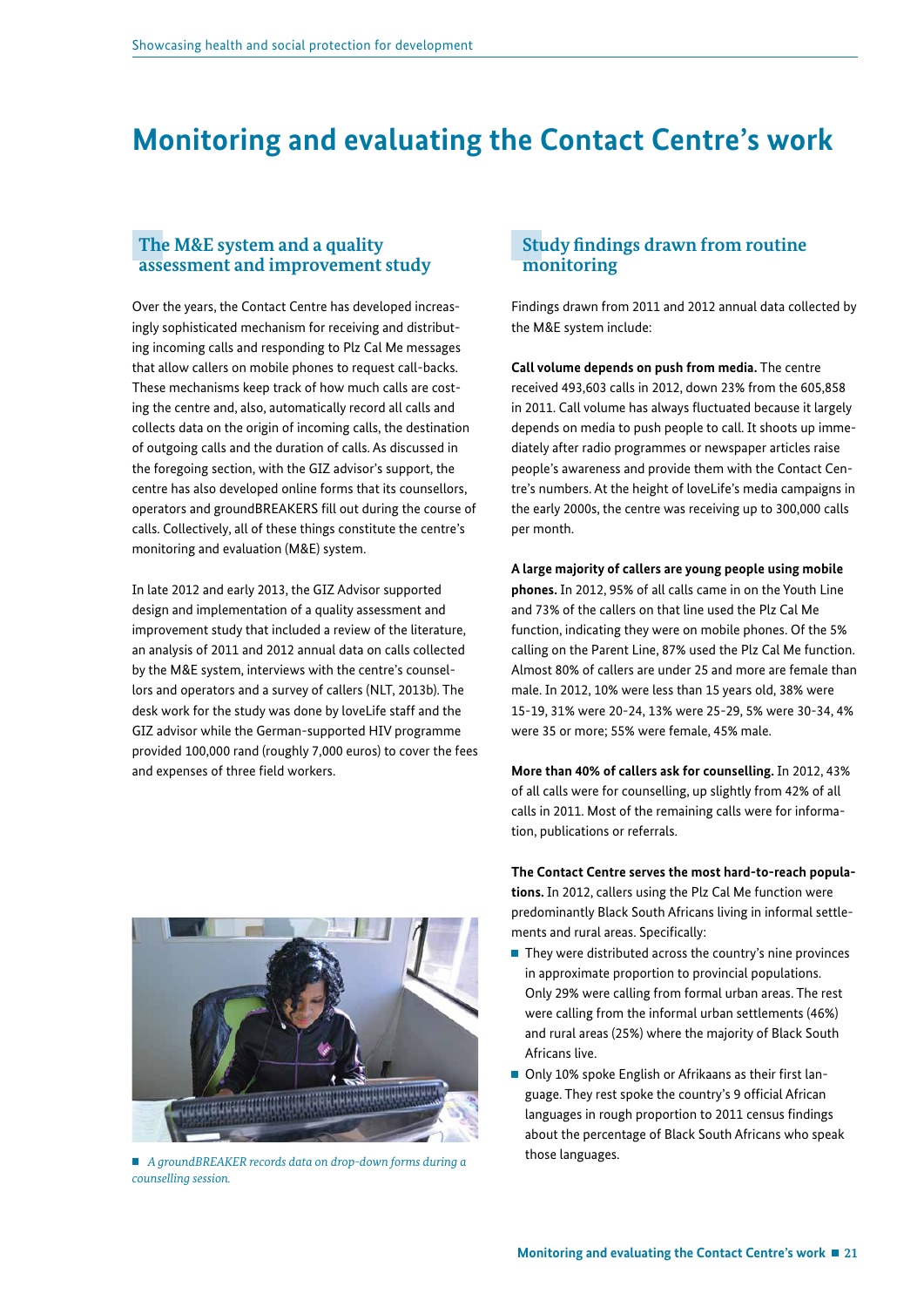■ 49% were in school, 29% were out of school and unemployed and 12% were employed.

**The Contact Centre helps loveLife respond to the full range of challenges faced by South African youth and their parents.** Figures 1 and 2 show the main reasons people



called the Youth and Parent Lines. While there are many different main reasons for calling, most counselling sessions focus on relationships in one way or another and often on people's difficulty in communicating with their parents, children, sexual partners and so on.



## **Study !ndings drawn from the survey of callers**

For the survey of callers, the study team took a random sample of 1,765 (24%) of all 7,289 callers who had phoned the Contact Centre between 10 July and 17 October 2012 and whose calls had lasted ten minutes or more. The ten minute minimum was to exclude callers only looking for information, publications or referrals and not for counselling. When the study team attempted to phone the 1,765 callers

in the random sample, no one answered in 1,120 cases. In South Africa, people often change phones and sim cards as they shop for better deals and, in most of those cases, this is probably why no one answered. In another 171 cases, individuals answering the phone said they had not called the Contact Centre and, in most of these cases, this was probably because someone else had called using the same phone. In another 53 cases, individuals answering the phone said they were unwilling to participate in the survey.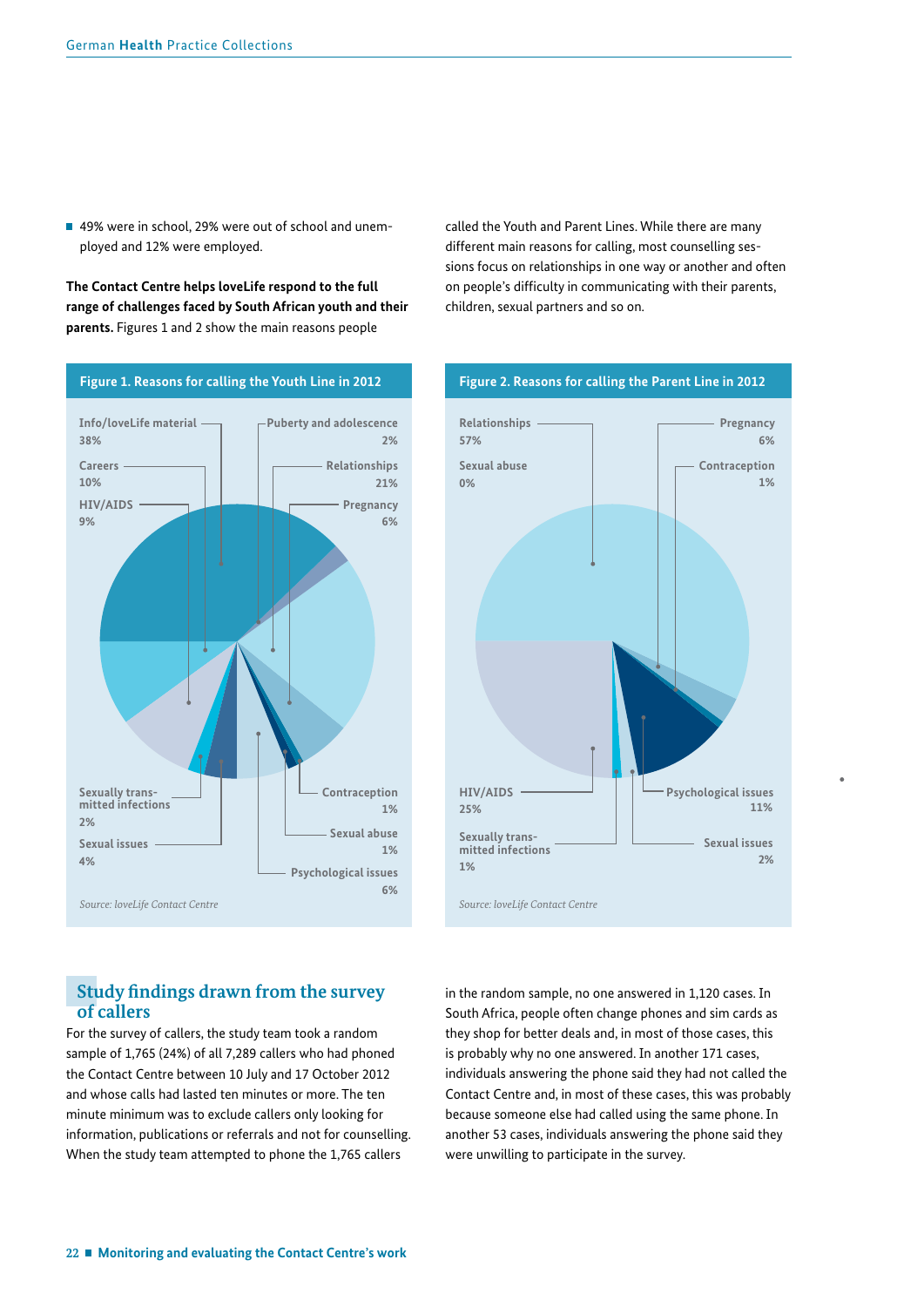That left 420 (24% of the random sample and 6% of the 7,289 callers from which the sample was taken) who agreed to answer questions. Their demographic profile roughly matched the profile of all callers in 2012 in terms of age and sex. Findings drawn from their answers include:

- **A** large majority were satisfied with their counselling **experience.** Asked to rate it 66% said they were very satisfied, 15% satisfied, 13.5% somewhat satisfied, 4.2% neutral, 3.1% somewhat dissatisfied, 1% dissatisfied, and 1% very dissatisfied.
- **An average of 87% said they got full support and an average of 7% said they got partial support** for developing a clear idea of what to do next, getting information they felt they needed, thinking differently about their problem, getting friendly counselling, and other things related to the quality of their counselling experience.
- **Similarly high percentages said they felt empowered to act** by, for example, being given a chance to reflect on their situation, being inspired and motivated and being given support for full resolution of their problems.
- **Almost all said they would call again** if they felt they needed counselling, with 89% saying yes they would and another 9% saying they likely would.
- **Almost all said they would recommend to others that they call the centre if they needed counselling**, with

91% saying yes they would and another 6% saying they likely would.

- Asked how they might change or improve the day-today operations of the Contact Centre, **75% thought its operating hours should be extended**, with 59% saying it should operate 24 hours per day 7 days per week and 16% saying it should extend evening hours beyond 9 pm to midnight. The Contact Centre team is now considering ways of having its counsellors available to take calls at their homes earlier in the morning and later in the evening. The thought is that this could be done on a rotating basis, making at least one counsellor available to take calls outside of the Centre's normal operating hours each day.
- **40% said they would prefer being greeted in their own language**, rather than English, before being redirected to someone who speaks their language.
- The same percentage said they have to choose among **too many options** (e.g., press buttons indicating their language preference and whether they want information, publications, or counselling) before getting through to someone they can talk to. The centre constantly tweaks its day-to-day operations as best it can to address caller concerns but, like most call centres, handles high volumes of calls by providing an opening greeting in only one or two languages and then offering callers a menu of options.



 *Counsellor Thilivhali Livhadi (right) and !ve ground-BREAKERS look at data from on-going calls on the overhead monitor.*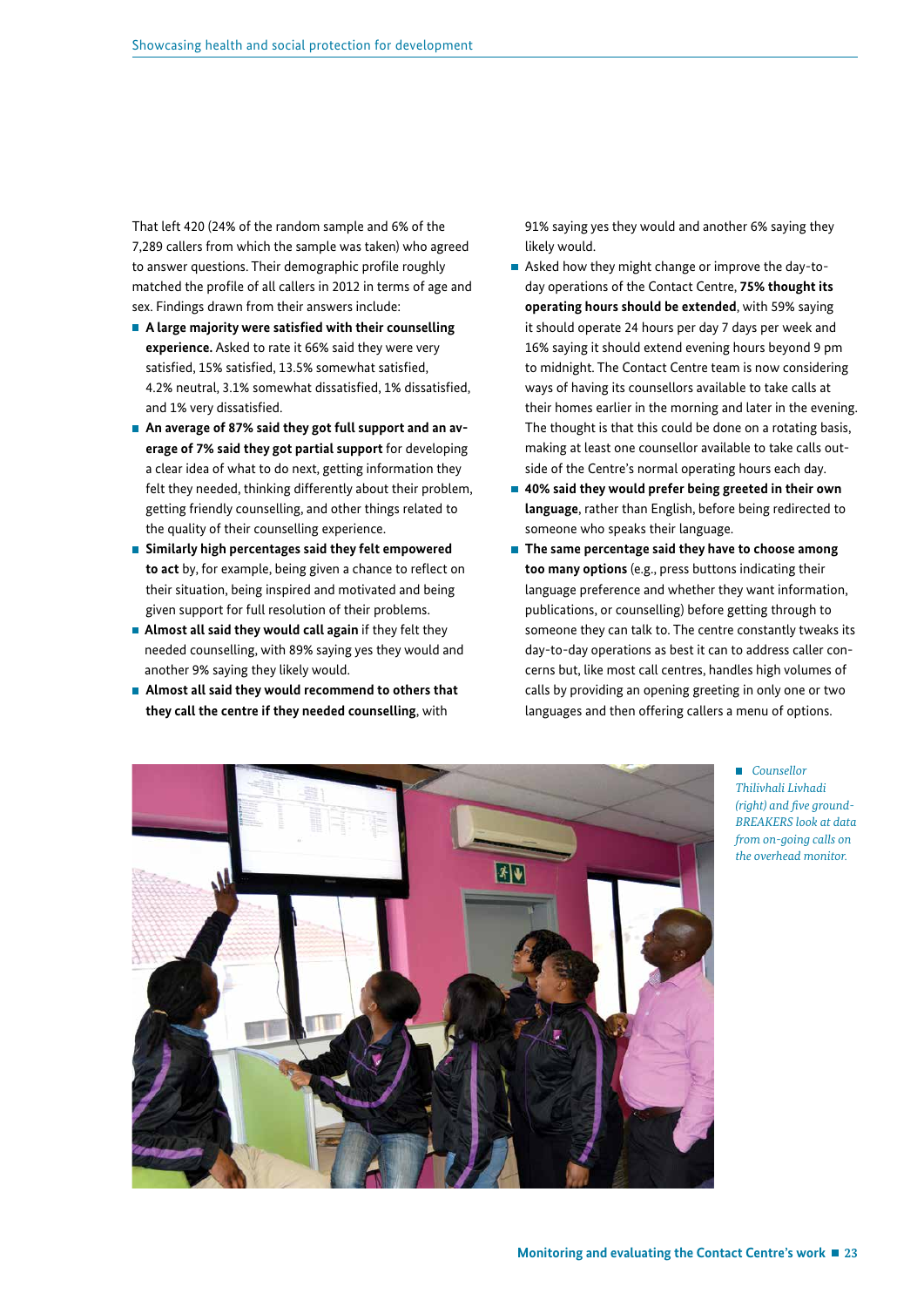# **Catching up with the revolution in mobile communications**

In early 2012, the centre introduced Mizz B, a fictional 'agony aunt' (advice columnist) behind whom is the centre's team. Mizz B has a regular column in the Daily Sun, a tabloid newspaper with more than 5.5 million readers. Each column focuses on one issue and invites readers to comment or ask questions. She is also featured – alongside numbers for the Youth Line, Parent Line and Plz Cal Me function – in loveLife's Uncut magazine and on its website and Facebook and Twitter pages.

At the time of the study survey, Mizz B was responding to comments and questions some considerable time after she received them – in her columns, on Facebook and Twitter or by email. Asked if they knew about Mizz B, 61% of the 420 participants in the survey said no but also said, now that they were aware of her, they would most like to communicate with her as follows: 1% by Skype, 7% by online chat, 12% on Facebook, 13% by email, and 63% by text messaging.

The centre subsequently made arrangements for private text messaging with Mizz B via an app provided by a social networking provider, Mxit (http://ge t.mxit.com/about/). Mxit has 7.4 million active users of whom 6.5 million are in South Africa and many of the rest are in neighbouring countries. It works on more than 8,000 varieties of mobile device, from the simplest to the most sophisticated.

In June 2013, the centre launched its Mizz B/Mxit text chat function. That month, the centre received almost 21,000 Mxit requests for text chat but over the next few months the number of Mxit requests trended downwards while the number of voice calls trended upwards. Over the first 12 months after the launch of Mxit the centre received a total of 76,342 Mxit requests and 559,063 voice calls, for a total of 636,305 contacts initiated by users.



#### **Figure 3. Mxit requests and voice calls received by the Contact Centre during the 12 months following launch of its Mizz B/Mxit text chat function**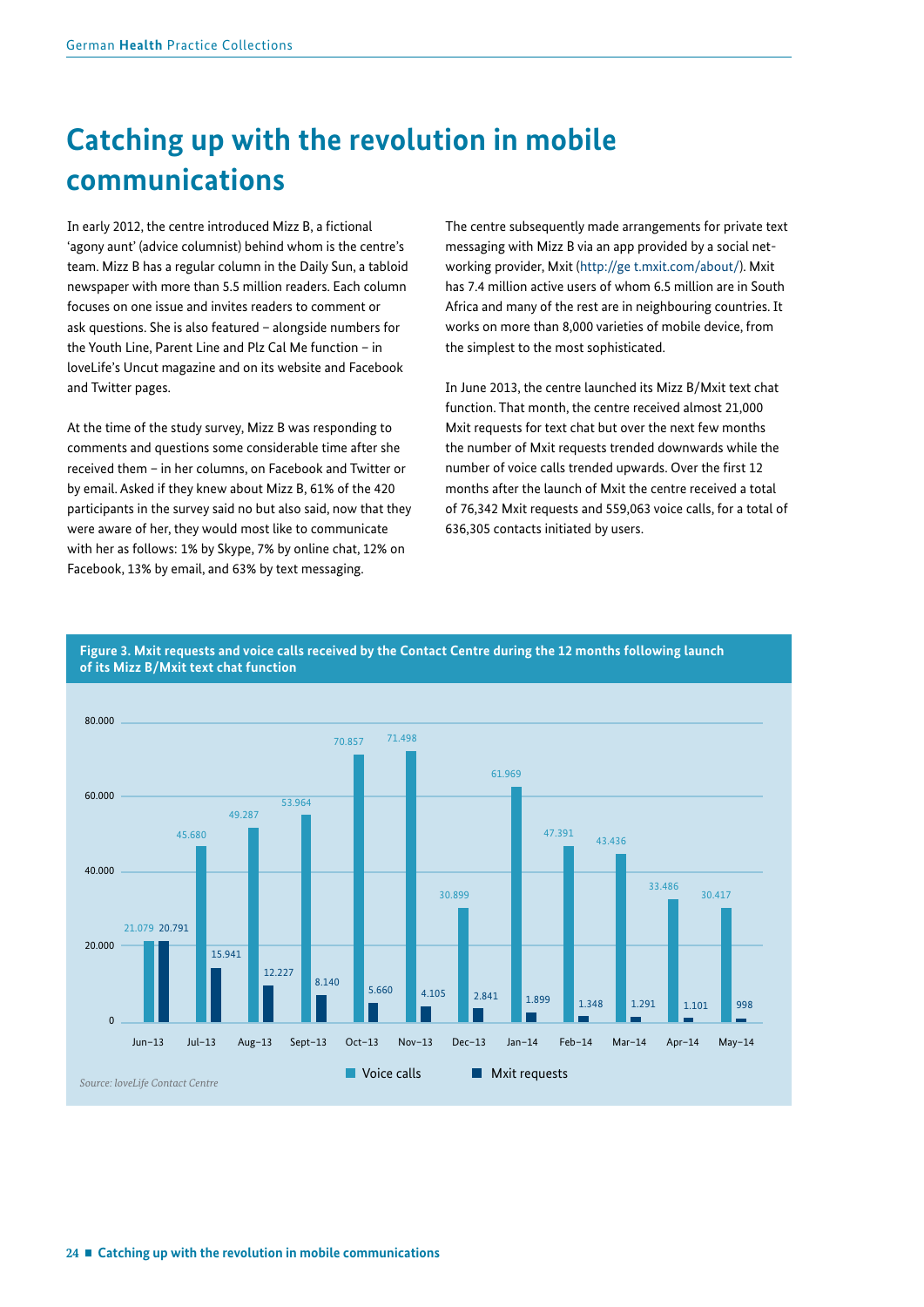The centre's tentative observations and conclusions about the Mizz B/Mxit experience so far include:

- The male to female ratio of Mizz B/Mxit users is the reverse of the male to female ratio of voice call users, with the greater percentage of Mizz B/Mxit users being male.
- Mizz B/Mxit lowers the threshold for callers too afraid or embarrassed to seek counselling by voice but, once they have crossed the threshold, they may feel emboldened to make a voice call.
- Significant numbers of the Mizz B/Mxit users are from South Africa's neighbouring countries, suggesting the possibility of a psycho-social counselling service operating from one base and serving multiple countries (see Box 8).

#### **Box 8. One Contact Centre Counsellor's experience**

With a background in psychology and political science, Thilivhali Livhadi was a counsellor and community development worker for LifeLine for four years before he became a loveLife Contact Centre counsellor in 2009. Asked if he enjoys the work he says, 'Very much so. It is my passion. In just one call, a counsellor can change someone's whole life.'

Thilivhali says the Contact Centre receives almost no abusive calls and only the rare prank call from someone like a nine year old boy with giggling friends in the background. While talking, Thilivhali engages in Mizz B/ Mxit text-chat with a young man who says he is worried his girlfriend may be cheating on him and it may be because she finds him inadequate. He wonders how he compares with other males in terms of equipment and behaviour and, also, how he can start a conversation with her and find out what she is thinking. Thilivhali says this is typical of the text-chat conversations he has with teenage boys and young men. Once he gets them comfortable talking by text-chat, they sometimes want to talk by voice.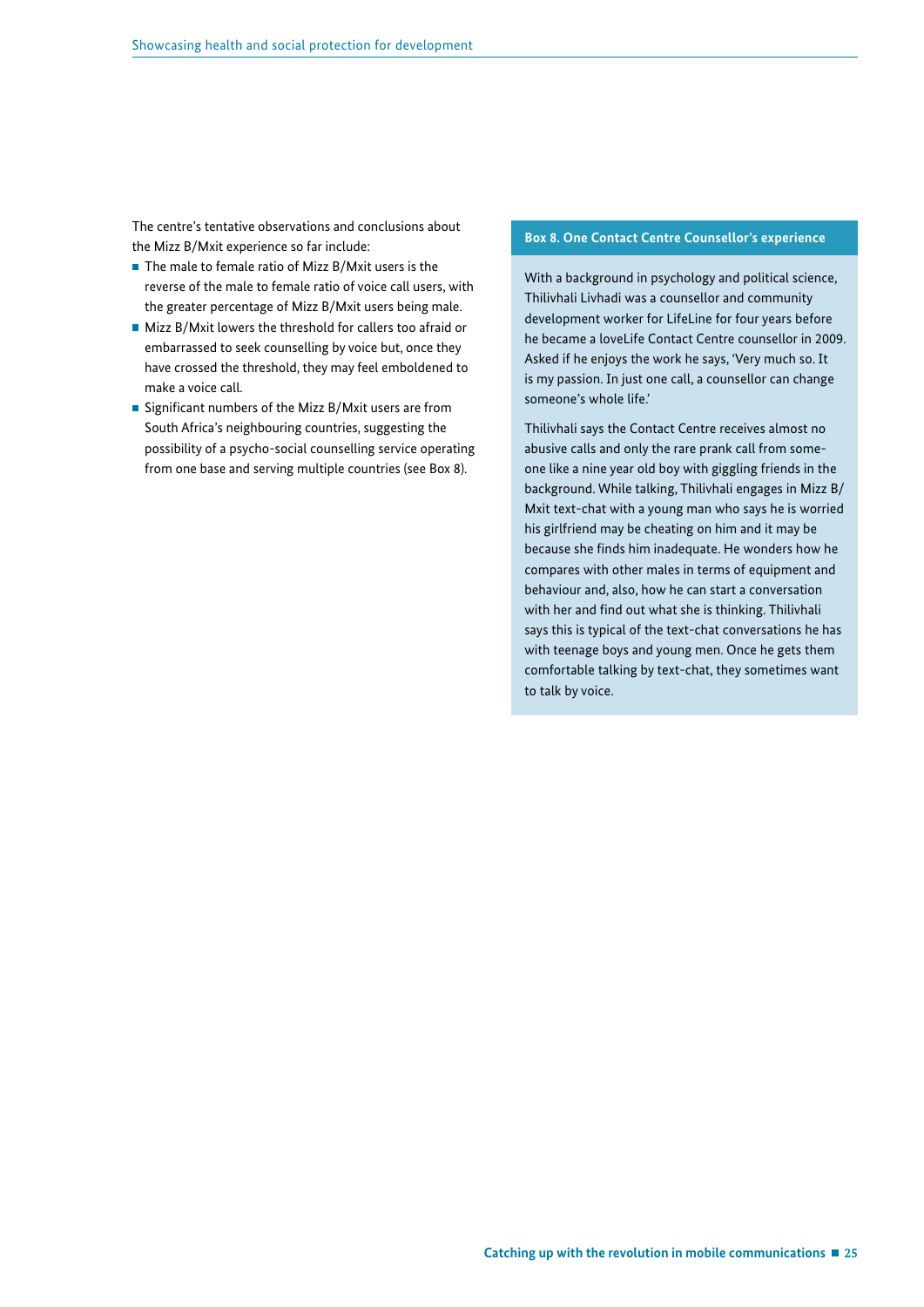## **Lessons learned and the way ahead**

Working with loveLife and its Contact Centre since, GDC has learned or re-confirmed that:

- **E** HIV among vouth cannot be prevented without help**ing them meet the socio-economic challenges they face in their day-to-day lives.** The evidence indicates that loveLife's approach – giving teenagers the self-confidence, knowledge and skills to meet all the challenges they face – can go a long way towards changing their attitudes and behaviour and making them less vulnerable to infection as they journey towards mature adulthood.
- With strong focus on sexual and reproductive health, **psycho-social counselling by phone and internet can make signi!cant contributions to HIV prevention among youth.** loveLife's media campaigns and face-to-face interactions in schools, Y-centres and other institutions for youth all draw attention to issues of a deeply personal and, sometimes, threatening nature. Many young people and parents need counselling to help them address these issues.
- **Counselling by phone and internet is a low cost HIV prevention measure.** In 2012, it cost the Contact Centre less than EUR 0.70 per call to handle almost 500,000 calls, more than 40% of which included counselling sessions. With its existing capacity, the Contact Centre can handle many more calls than that. As call volume increases, costs per call decrease. In addition, counselling by text message is considerably less expensive than counselling by voice.
- The ongoing revolution in mobile communications is **making it feasible to extend psycho-social counselling**  to ever more youth and parents, especially those living in informal settlements and rural areas where landline telephone services have always been unavailable or unreliable.
- Any effective approach to preventing HIV among youth **has to be scaled up and sustained** so that it reaches most of them year after year and continues driving down the annual incidence of new infections until it approaches zero. The results of South Africa's 2012 HIV prevalence, incidence and behaviour survey indicate that the work of loveLife and its partners is far from done. For example, while South Africa's health care system has the capacity to provide a full package of HIV and family planning services, it needs to do much more work on making those services accessible and inviting to young people.
- $\blacksquare$  There can be significant benefits to long-term partner**ship.** GDC advisors have become intimately familiar with loveLife over the years since 2008. They have been there to observe, listen and respond to requests for technical support and for help with innovation. Recently, for example, KfW agreed to finance development of the iloveLife mobile phone portal described because loveLife staff and GDC advisors had long been struggling with the problem of how to incentivise youth not only to learn about but to participate in HIV prevention programmes.



 *Young South Africans are early adaptors of new mobile communications technology.*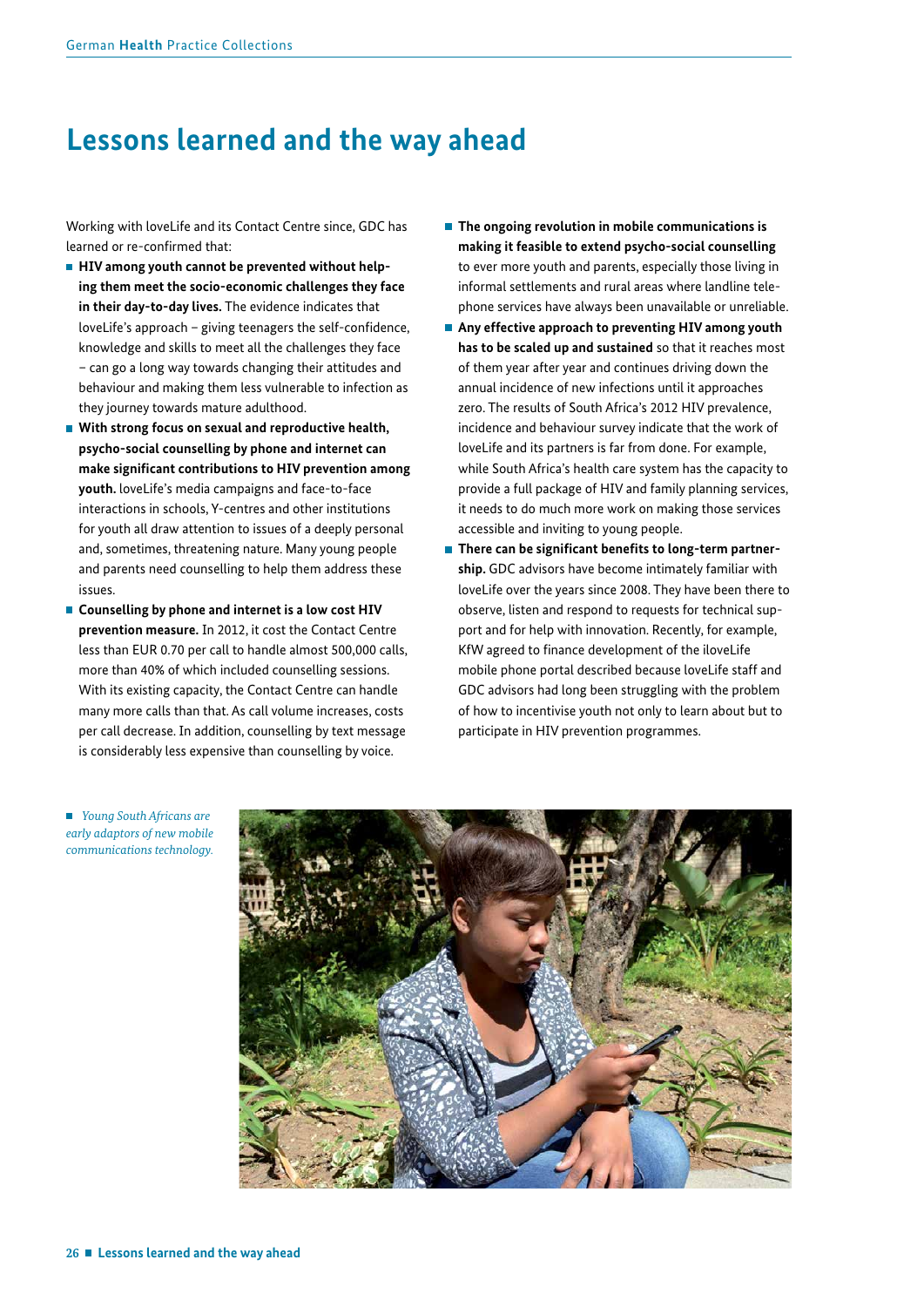## **The way ahead**

A UN agency, the International Telecommunications Union (ITU) collects data from national regulators and is the source of Figure 3, showing steep upward trends in the global use of mobile phones and mobile broadband.

The 2011 census found that South Africa is keeping up with global trends. The percentage of its households reporting at least one mobile phone increased from 32% in 2001 to 89% in 2011. In 2011, 16% of households reported access to the internet via mobile phone, 9% by home computer and 5% by workplace computer (Stats SA, 2012b).

Young people are early adapters of new mobile communications technology and loveLife has taken steps to draw them in through its website, the Plz Cal Me function and social media including Facebook, YouTube, Twitter and Mxit. With financing from Germany's KfW, it has recently developed and launched a new iloveLife mobile phone programme (www.ilovelife.mobi) that not only draws them in to learn but incentivises them to act. Specifically, it invites young people from 12 to 19 years old to register and earn points for such things as, for example, going to a youth friendly health clinic for HIV or family planning services or participating in a school or Y-Centre programme. These points can be accumulated and redeemed for a variety of rewards provided by such sponsors as clothing and sports good stores and fast-food and cinema chains.



■ *At South Africa's SciFest 2014 in Grahamstown, the Contact Centre's technical specialist and its German advisor explain Plz Cal Me and Mizz B/Mixit to students.*

In the months ahead, loveLife will be learning how well this new app works in terms of increasing the up-take and corporate sponsorship of its programmes. It will also be learning whether or not it presents any serious problems and whether or not those problems can be resolved. For example, will offering rewards incentivise teens to make frivolous calls to the Contact Centre or to attend events in which they don't participate with much enthusiasm?

As for the Contact Centre, it will continue to do its best to improve and assure the quality of its counselling programme and make it as well known and easily accessible as possible to all South African adolescents and their parents. Its current team is large enough to cope with current demand. For the foreseeable future, it may be able to meet any increasing demand with more operators and groundBREAKERS able to provide skilled lay counselling to most callers, while transferring those with serious problems or in emergency situations to the counsellors.



### **Figure 4. Global trends in information and communications technology (ICT)**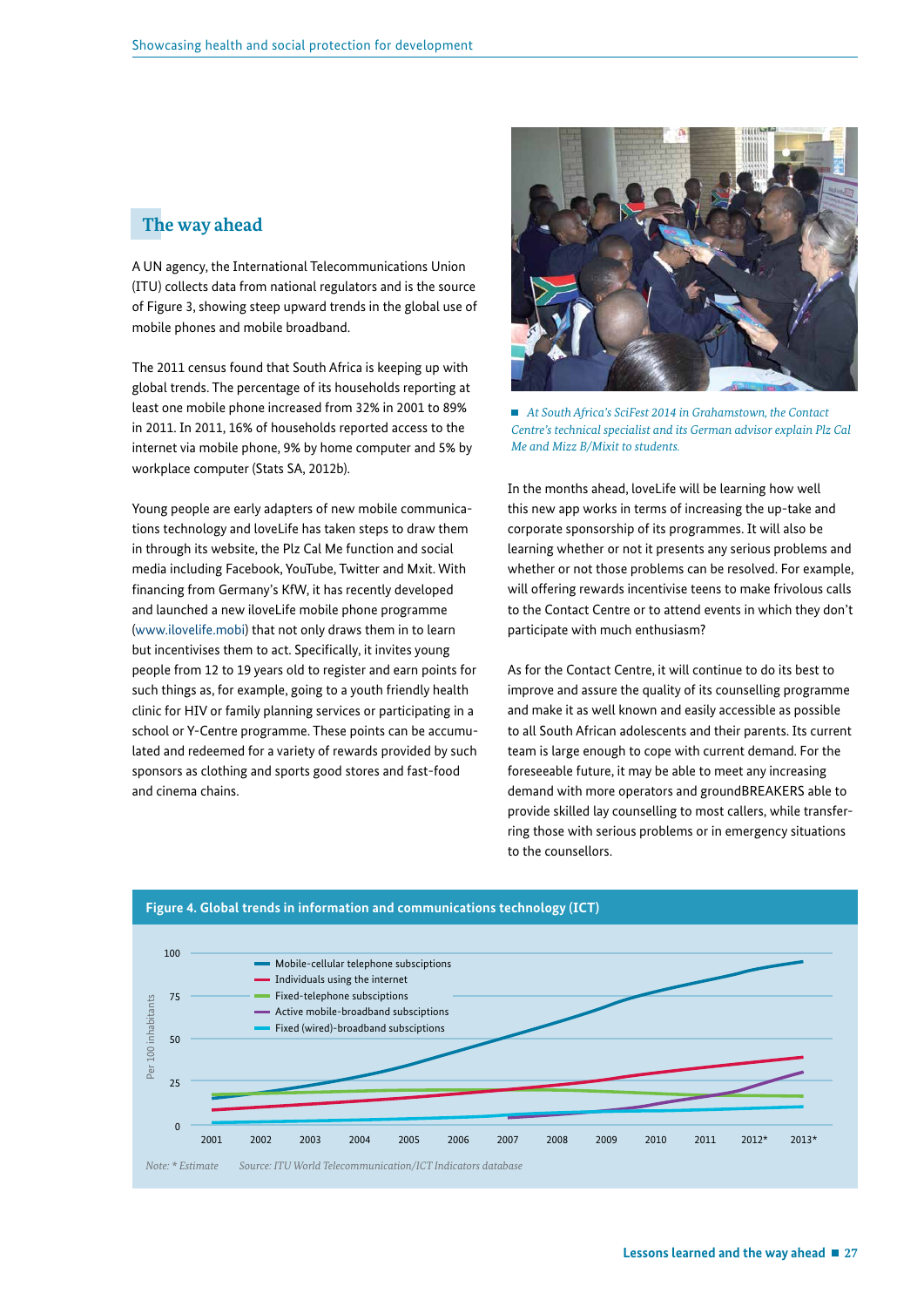# **Peer Review**

The German Health Practice Collection has established eight criteria for assessing whether or not a programme or project qualifies as 'good or promising practice' worthy of a publication in the collection (see Box 9). Based on the information provided in the foregoing text, five independent peer reviewers have assessed loveLife's Contact Centre and Germany's support for the centre and found them to qualify.

Two of the peer reviewers are leaders of prominent international alliances of national associations and member organisations that specialise in providing psycho-social support by landline and mobile phone. They found that the Contact Centre was 'state of the art' and met all eight criteria as a mechanism providing such support. They commended loveLife for this achievement and Germany for its support.

The remaining three peer reviewers are based in South Africa, have lived in Eastern or Southern Africa for much of their lives and have considerable experience addressing HIV and other sexual and reproductive health and rights issues in South Africa. Each of them found that the Contact Centre and Germany's support meet most or all of the criteria. Each also raised questions they felt should be asked by anyone seeking to strengthen the Contact Centre or to use it as a model for developing or strengthening a psycho-social support mechanism in another country.

In summary, applying the eight criteria the five peer reviewers found:

**Effective?** The Contact Centre is a key component of loveLife's holistic approach to HIV prevention. The evidence indicates this approach is changing the behaviour of the young people it covers. As a general rule, it is hard to attribute positive prevention outcomes to any particular intervention or set of interventions but the significant decline in annual incidence of HIV infection among young South African females suggests loveLife and its Contact Centre are making significant contributions to the reduction of risktaking behaviour among young females, in particular.

**Innovative?** The 2013 survey of callers found they would prefer to communicate with Mizz B by text-chat and, soon thereafter, the centre added the Mxit text-chat function. As a general rule, it is harder to reach young males than young females with all manner of preventive interventions and early indications are this innovation is increasing male uptake of the centre's counselling services. A more recent innovation, the iloveLife mobile phone online programme may increase uptake of loveLife's psycho-social counselling and other programmes by both males and females.

**Transferable?** Mobile communications technology is making it ever more feasible to offer the poorest people in the remotest communities with psycho-social counselling by phone. The new Contact Centre Manual and other items in the online toolbox associated with this publication will provide interested readers with ideas and guidance. Empowering? The Contact Centre is helping loveLife empower young people to take responsibility for their own health and well-being and to act responsibly towards others. The groundBREAKERS working for the centre are being empowered with skills that serve them, their families and communities well.

**Gender-sensitive?** The Contact Centre would seem to be providing gender-sensitive counselling to both males and females. Like most HIV prevention programmes, it attracts more females than males but the male-to-female ratio is 45:55 for counselling by voice and is the approximate reverse for counselling by text chat, so is getting close to being balanced. One reviewer would like to know more about how it addresses the unique issues of most-at-risk minorities among youth, including males who have sex with males.

**Accompanied by effective monitoring and evaluation?** 

Germany's support has helped the centre put a strong monitoring and evaluation system in place. Like most such systems, it measures outputs (e.g., numbers provided with counselling) more than outcomes (e.g., reductions in annual incidence of unintended pregnancy as result of counselling). Given the critical importance to South Africa of preventing HIV, in particular, some reviewers would like to see a comparative evaluation of the interventions offered by loveLife and the country's many other organisations contributing to HIV prevention among youth and adults.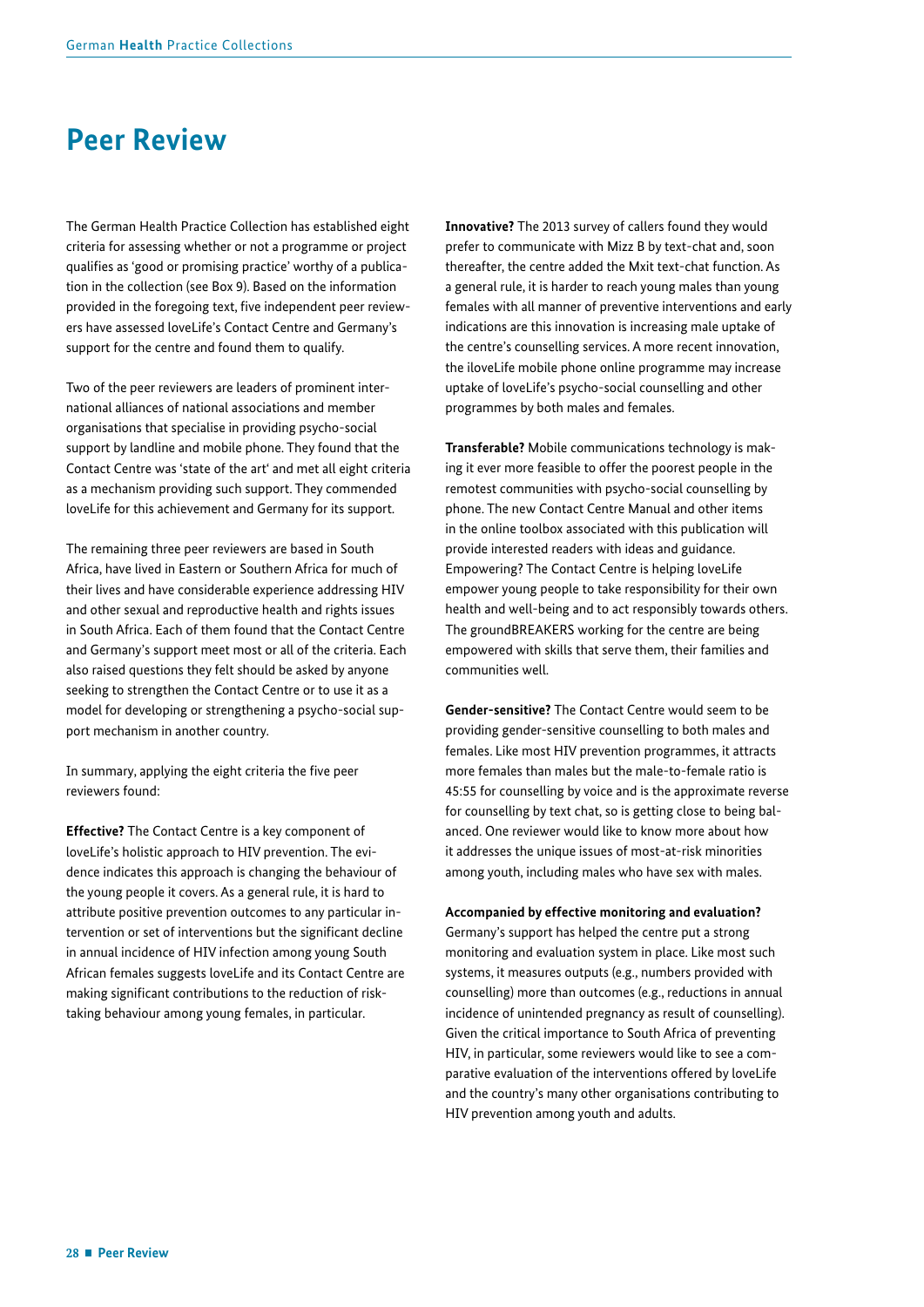**Cost-effective?** The reviewers agreed that the centre's costper-call is low, while some noted that much of the cost can be attributed to the salaries of the centre's manager, two team leaders, nine counsellors and five operators. Greater reliance on well-trained groundBREAKERS could reduce the cost at the same time as providing groundBREAKERS with more on-the-job training and experience. One reviewer suggested that, with the resources it already has, the centre might be able to operate around the clock. These are matters that might be considered by participants in the Exchange Platform for all South African providers of psycho-social counselling by phone

**Sustainable?** For the past decade, loveLife and its Contact Centre have received their core funding from three government ministries. Their sustainability depends largely on sustained political commitment but the current low cost of operating the centre and the potential for even more costeffective operations would seem to bode well for its future.

#### **Box 9. Publication process of the German Health Practice Collection**

In response to annual calls for proposals, experts working in initiatives supported by German Development Cooperation (GDC) propose ones they regard as good or promising practice to the Managing Editor of the German Hearth Practice Collection at ghpc@giz.de. All proposals are then posted on the Collection's website to allow GDC experts and the interested public to compare, assess and rate them. The proposals are also discussed in various technical fora in which German experts participate.

Informed by this initial peer assessment, an editorial board of GDC experts and BMZ officers select those they deem most worthy of write-ups for publication. Professional writers then make on-site visits to collect information, working closely with the local partners and GDC personnel who jointly implement the selected projects.

Each write-up is submitted in draft form to independent peer reviewers who are acknowledged internationally as scholars or practitioners. The reviewers assess whether the documented initiative represents 'good or promising practice,' based on eight criteria:

- **E** Fffectiveness
- **Transferability**
- **Participatory and empowering approach**
- Gender awareness
- Quality of monitoring and evaluation
- **Innovation**
- Comparative cost-effectiveness
- Sustainability.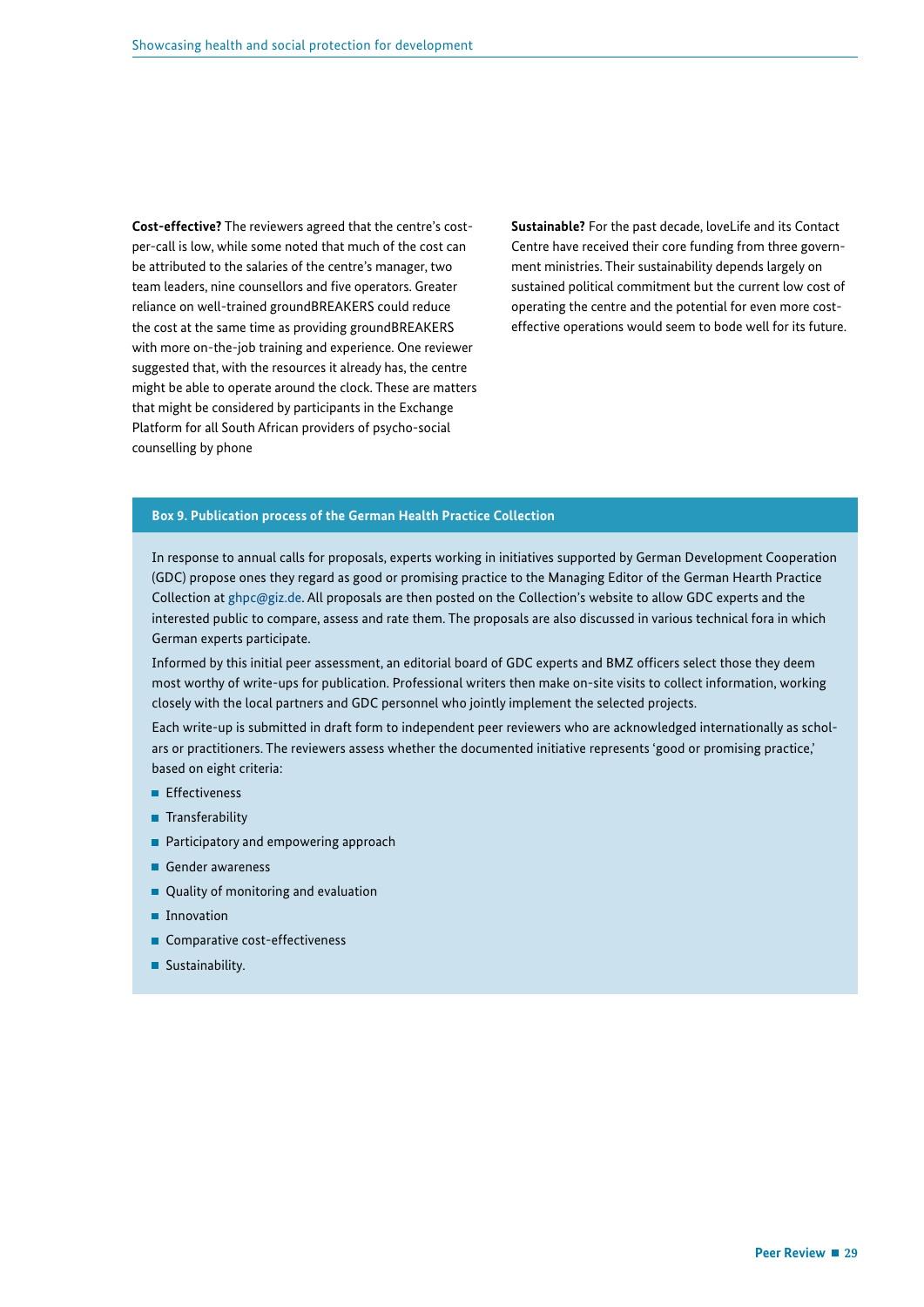# **Acknowledgements**

The German Federal Ministry for Economic Cooperation and Development (BMZ) thanks New loveLife Trust (NLT) for their collaboration on this publication and extends special thanks to the following members of the loveLife team for their inputs:

- Grace Matlhape, Chief Executive Officer
- Scott Burnett, Senior Executive Manager: Strategy
- Precious Magogodi, Executive Manager: Contact Centre; these members of her team:
	- David Doolabh, Team Leader and Technical Specialist
	- **Thilivhali Livhadi and Dorcas Mshayisa, Counsellors**
	- Refilwe Ntisane, operator
	- Alwaba Hlam, Ebrahim Mehtar and Xoliswa Miya, groundBREAKERS
- Friederike Subklew-Sehume, Executive Manager: Programme Measurement and Design
- Zintle Daraza, Project Manager, Quality Assessment and Improvement Study
- Zola S. Tshabalala, Acting Manager: Orange Farm loveLife Y-Centre and Sithembiso Ncala, groundBREAKER at that centre

For their independent peer reviews, we thank:

- Paska Kinuthia, Youth and Social Organization Officer, UNAIDS Regional Support Team Eastern and Southern Africa
- Kevin Osborne, Program Leader for South Africa, PATH (formerly known as the Program for Appropriate Technology in Health)
- Mary Parsissons, Chair of Life Line International; member of the World Alliance of Crisis Helplines (WACH) Steering Group
- Diana Rucli, Director of the International Federation of Telephone Emergency Services (IFOTES); member of the World Alliance of Crisis Helplines (WACH) Steering Group
- Remmy Shawa, Regional MenEngage Africa Coordinator, Sonke Gender Justice; member of the High Level Group on the Commitment to Youth Sexuality in Eastern and Southern Africa.

Finally, we thank:

- Dr Bernd Appelt, Manager, Multi-sector HIV and AIDS Prevention Programme (MHIVP), GIZ South Africa, for coordinating GIZ's technical support of loveLife and its Contact Centre
- Cornelia Jager, National Advisor: Field Support and Quality Assurance (assigned to the Contact Centre), MHIVP, GIZ South Africa, for coordinating the writer's mission to South Africa and country-level inputs to this publication
- Stuart Adams, Consultant Social and Health Researcher and Writer, for researching and writing this publication.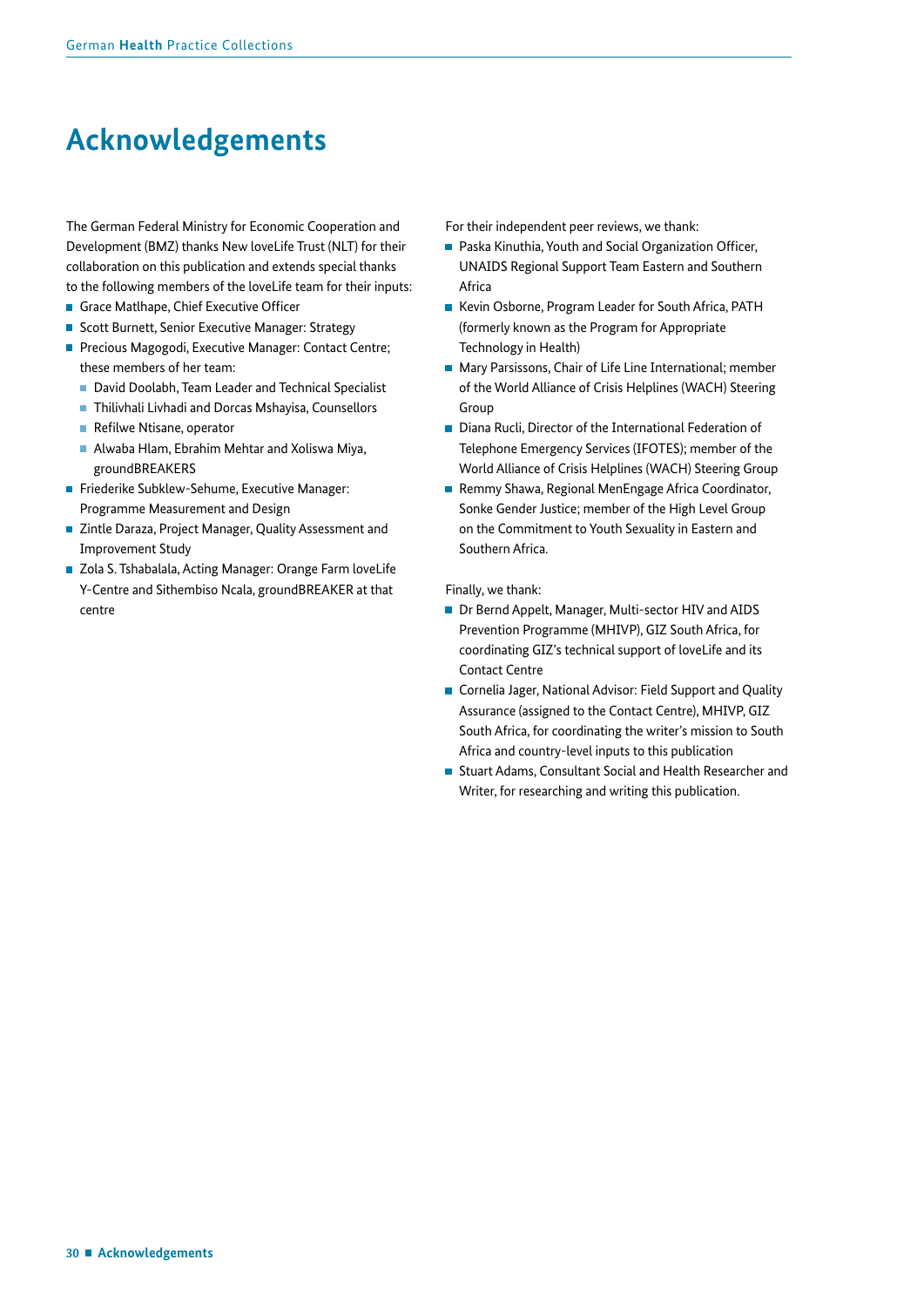# **References**

Brand South Africa (2012). *Health Care in South Africa.*  Available at: www.southafrica.info/about/health/health.htm#.U0\_eZldLt4c

Department of Basic Education (2014). *Education Statistics in South Africa 2012.* Pretoria: Department of Basic Education.

Department of Health and Ageing (2009). *Quality Framework for Telephone Counselling and Internet-based Support Services.*  September 2008. Barton ACT: Department of Health and Ageing, Australian Government.

DoH (2010). *National Department of Health Strategic Plan 2010/11-2012/13.* Pretoria: Department of Health.

DoH (2013). *Annual Report 2012/2013.* Pretoria: Department of Health.

DoH (2014). *Joint Review of HIV, TB and PMTCT Programmes in South Africa.* Pretoria: Department of Health.

Maurice J (2014). South Africa's battle against HIV/AIDS gains momentum. *The Lancet*, Volume 383, Issue 9928, 1535-1536.

NLT (2008). loveLife groundbreakers: *A summary of the programme assessment 2001-2005.* Sandton/Johannesburg: New loveLife Trust.

NLT (2012). *Talking Points 2012: a study on HIV, sexual risk behaviour, and access to opportunity among young people in South Africa evaluating loveLife's impact on the life choices and risk tolerance of young people.* Sandton/Johannesburg: New loveLife Trust.

NLT (2013a). *Annual Report 2012.* Sandton/Johannesburg: New loveLife Trust.

NLT (2013b). *Call Centre Report: A Quality Assessment and Improvement Study on loveLife's Call Centre 2013.* Sandton/Johannesburg: New loveLife Trust.

NLT (2013c). *Counselling Practice Guidelines for loveLife Call Centre Counsellors:* A Handbook. Sandton/Johannesburg: New loveLife Trust.

NLT (2014). *Counselling Practice Guidelines for loveLife Call Centre Counsellors:* A Handbook. Sandton/Johannesburg: New loveLife Trust.

Pillay YG et al. (2012). *How times have changed: HIV and AIDS in South Africa in 2011*. South African Medical Journal, January 2012, Volume 102, Number 2, 77-78.

Pollock K et al. (2010). *An Evaluation of Samaritans Telephone and Email Emotional Support Services.* Nottingham: The University of Nottingham.

RSA (2013b). *Millennium Development Goals:* Country Report 2013. Pretoria: Republic of South Africa.

Shisana O et al. (2014). *South African National HIV Prevalence, Incidence and Behaviour Survey, 2012.* Cape Town: HSRC Press.

Stats SA (2012a). *Census 2011.* Census in Brief. Pretoria: Statistics South Africa.

Stats SA (2012b). *The South Africa I Know, The Home I Understand.* Pretoria: Statistics South Africa.

Stats SA (2014). *Poverty Trends in South Africa: An examination of absolute poverty between 2006 and 2011.* Pretoria: Statistics South Africa.

UN (2012). *World Urbanization Prospects: The 2011 Revision.* New York: United Nations, Department of Economic and Social Affairs, Population Division.

UN (2013). *World Population Prospects: The 2012 Revision.* New York: United Nations, Department of Economic and Social Affairs, Population Division.

UNAIDS (2002). *HIV/AIDS counselling, just a phone call away: Four case studies of telephone hotline/helpline projects.*  Geneva: Joint United Nations Programme on HIV/AIDS.

UNAIDS (2013). *Global report: UNAIDS report on the global AIDS epidemic.* Geneva: Joint United Nations Programme on HIV/ AIDS.

UNICEF (2013). *Towards an AIDS-Free Generation. Children and AIDS Sixth Stocktaking Report, 2013.* New York: United Nations Children's Fund.

Varah, C (1971). *How and why I started The Samaritans.* 

Available at: www.samaritans.org/about-us/history-samaritans/how-and-why-i-started-samaritans-chad-varah

World Bank (2014a). *South Africa at a Glance.* Washington, DC: World Bank.

World Bank (2014b). *South Africa Overview.* Available at: www.worldbank.org/en/country/southafrica/overview